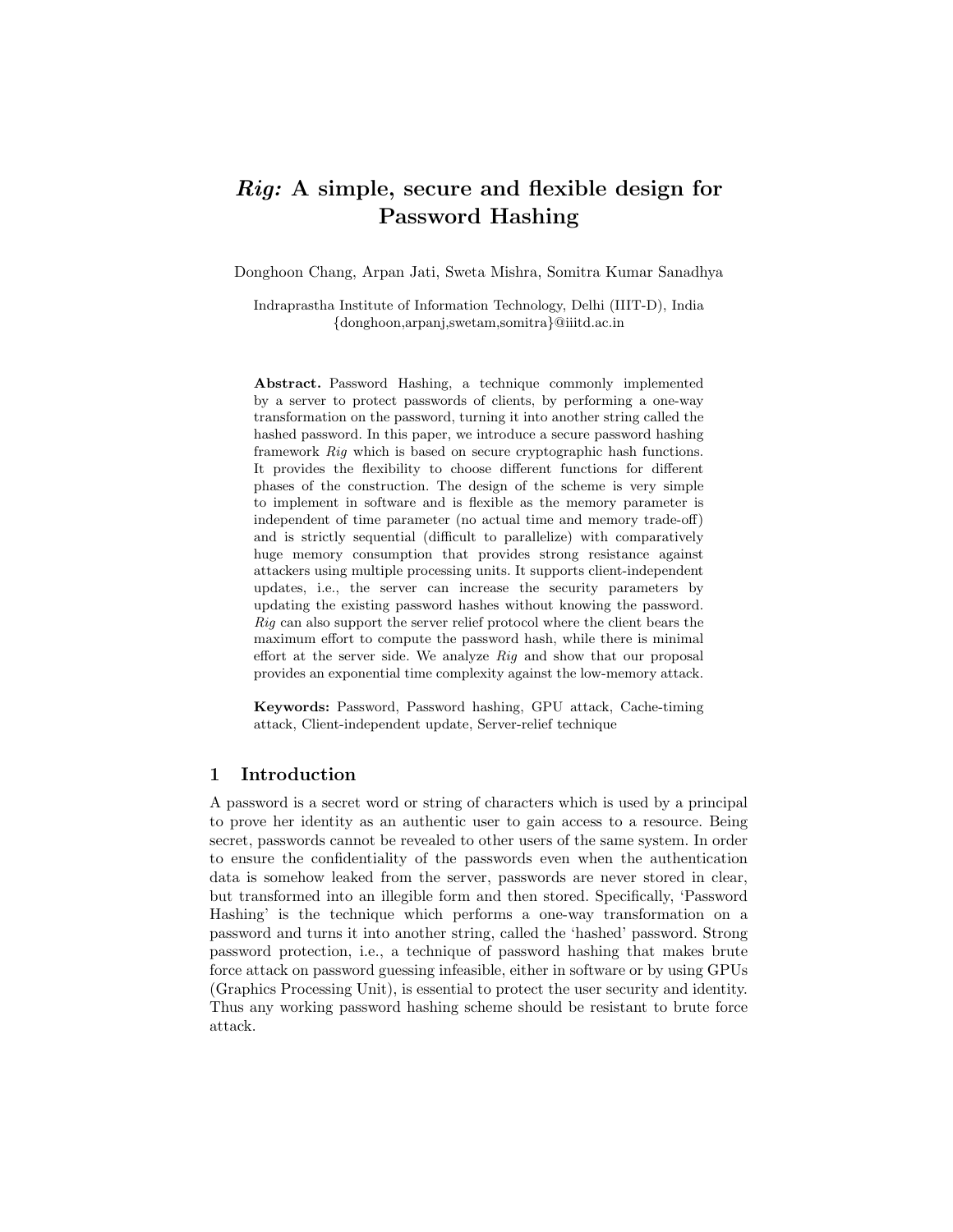Password hashing is an active topic of interest in cryptography community and a competition on password hashing is going on [\[1\]](#page-29-0). Currently, the significant constructions for password hashing are PBKDF2 [\[12\]](#page-29-1), Bcrypt [\[14\]](#page-29-2) and Scrypt [\[13\]](#page-29-3). All of these do not satisfy most of the necessary requirements mentioned at the competition page [\[1\]](#page-29-0). PBKDF2 (NIST standard) consumes very less memory as it was mainly designed to derive keys from a seed (password). Bcrypt uses fixed memory (4KB) for its implementation. Scrypt is not simple (different internal modules) and not flexible (time and memory parameters are dependent) and susceptible to cache timing attack ( discussed in section [5](#page-7-0) ).

Specifically, the rate at which an attacker can guess passwords is a key factor in determining the strength of the password hashing scheme. Current requirements [\[1\]](#page-29-0) for a secure password hashing scheme are the following:

- The construction should be slow to resist password guessing attack but should have a fast response time to prove the authenticity of the user.
- It should have a simple design and should be easy to implement (coding, testing, debugging, integration), i.e., the algorithm should be simple in the sense of clarity and concise with less number of internal components and primitives.
- It should be flexible and scalable, i.e., if memory and time are not dependent then one would be able to scale any of the parameters to get required performance.
- Cryptographic security [\[1\]](#page-29-0): The construction should behave as a random function (random-looking output, one-way, collision resistant, immune to length extension, etc.).
- Resistant to GPU attack: A typical GPU has lots of processing cores but has limited amount of memory for each single core. It is quite efficient for an attacker to utilize all the available processing cores with limited memory to run brute-force attack over the password choices. Use of comparatively huge memory per password hash by the password hashing construction can restrict the use of GPU. Therefore, the design should have large memory consumption to force comparatively slow and costly hardware implementation that can resist the GPU attack.
- Leakage Resilience: The construction should protect against information extraction from physical implementation, i.e., the scheme should not leak information about the password due to cache timing or memory leakage, while supporting any length of password.
- The construction should have the ability to transform an existing hash to a different cost setting (client independent update, explained in section [5\)](#page-7-0) without knowledge of the password.
- It is good if the construction provides server relief technique where the client performs most of the computations for password hashing and the server puts minimal effort with minimal use of resources, to reduce the load of the server. This property needs a secure protocol to maintain the security of the hash computation (discussed in section [5\)](#page-7-0).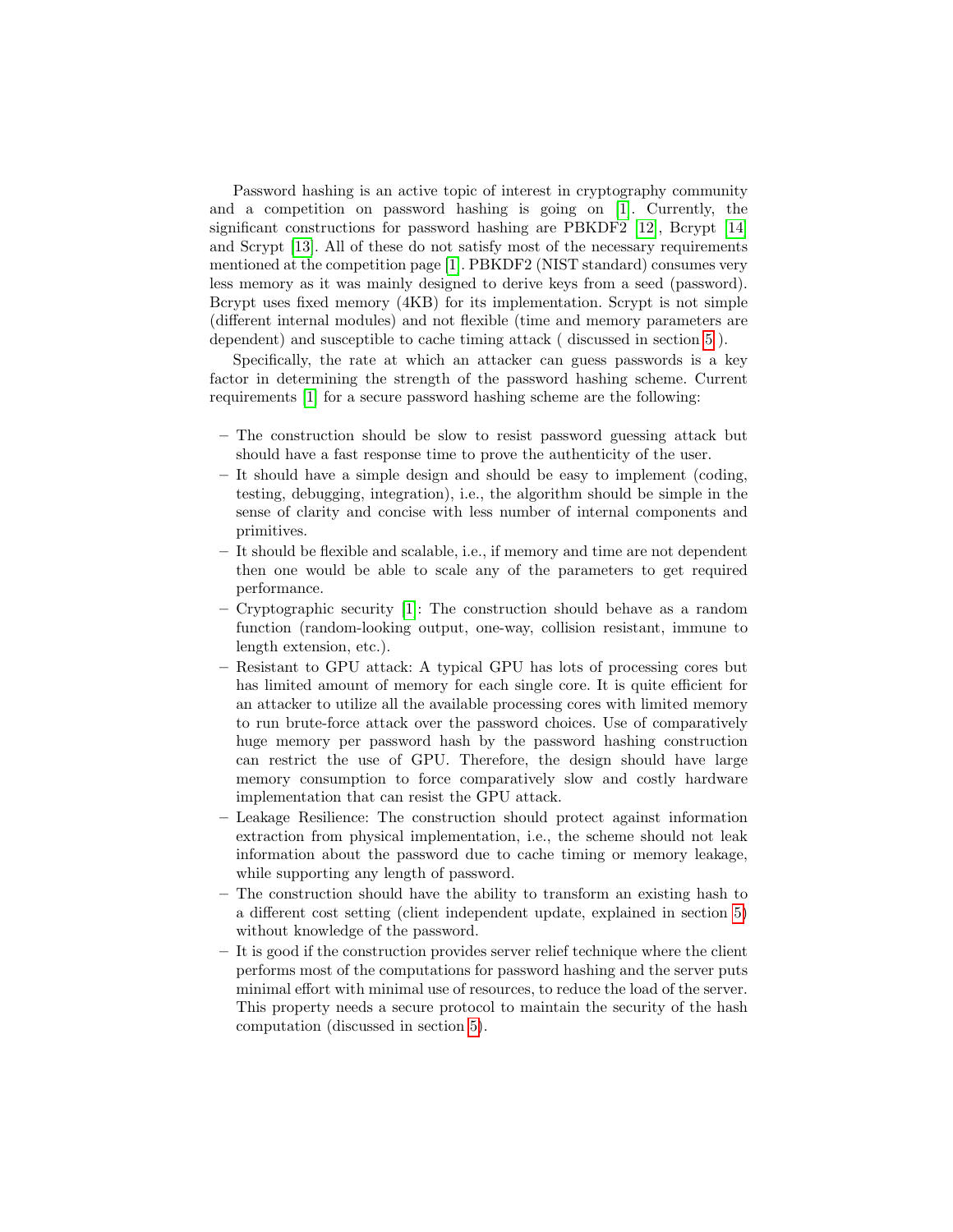The most challenging threat faced by any password hashing scheme is the existence of cheap, massively parallel hardware such as Graphics Processing Units (GPUs), Application-Specific Integrated Circuits (ASICs) and Field-Programmable Gate Arrays (FPGAs). Using such efficient hardware, an adversary with multiple computing units can easily try multiple different passwords in parallel. To prevent such attempts we need to slow down password hash computation and ensure that there is little parallelism in the design. One way to achieve this is to use a 'Sequential memory-hard' algorithm, a term first introduced with the design of 'Scrypt' [\[13\]](#page-29-3), a password hashing scheme. The main design principle of Scrypt is that it asymptotically uses almost as many memory locations as it uses operations to slow down the password-hash computation. Memory is relatively expensive, so, a typical GPU or other cheap massivelyparallel hardware with lots of cores can only have a limited amount of memory for each single core. Hence an attacker with access to such hardware will still not be able to utilize all the available processing cores due to the lack of sufficient memory and will be forced to have an (almost) sequential implementation of the password hashing scheme.

In this document we propose  $\mathbb{R}iq$ , a password hashing scheme which aims to address the above mentioned requirements. Rig is based on cryptographic (secure) hash functions and is very simple to implement in software. It is flexible as the memory parameter is independent of time parameter (no actual time and memory trade-off) and is strictly sequential (difficult to parallelize) with comparatively huge memory consumption that provides strong resistance against attackers using multiple processing units. It supports client-independent password hash up-gradation without the need of the actual password. This feature helps the server to increase the security parameters to calculate the password hash to reduce the constant threats of technological improvements, specifically in the field of hardware. Rig provides protection against the extraction of information from cache-timing attack and prevents denial-ofservice attack if implemented to provide server-relief technique. We analyze Rig and show that our proposal provides an exponential time complexity against memory-free attack. It gives the flexibility to choose different functions for different phases of the construction and we denote the general construction of Rig as Rig  $[H_1, H_2, H_3]$ . In this work we provide two variants of Rig  $[H_1, H_2, H_3]$ . H3]. A strictly sequential variant, Rig [Blake2b, BlakeCompress, Blake2b] and the other variant, Rig [BlakeExpand, BlakePerm, Blake2b] which improves the performance by performing memory operations in larger chunks.

The rest of the document is organised as follows. In section 2 we present the important preliminaries necessary for understanding the specification. This is followed by the introduction of significant hardwares used as attack platform in section 3. The specification and design rationale of the scheme are presented in sections 4 and 5 respectively. Subsequently, the implementation aspects and performance analysis are presented in sections 6 and 7. Finally, in sections 8 and 9, we provide the security analysis of the scheme and the conclusions of the paper respectively.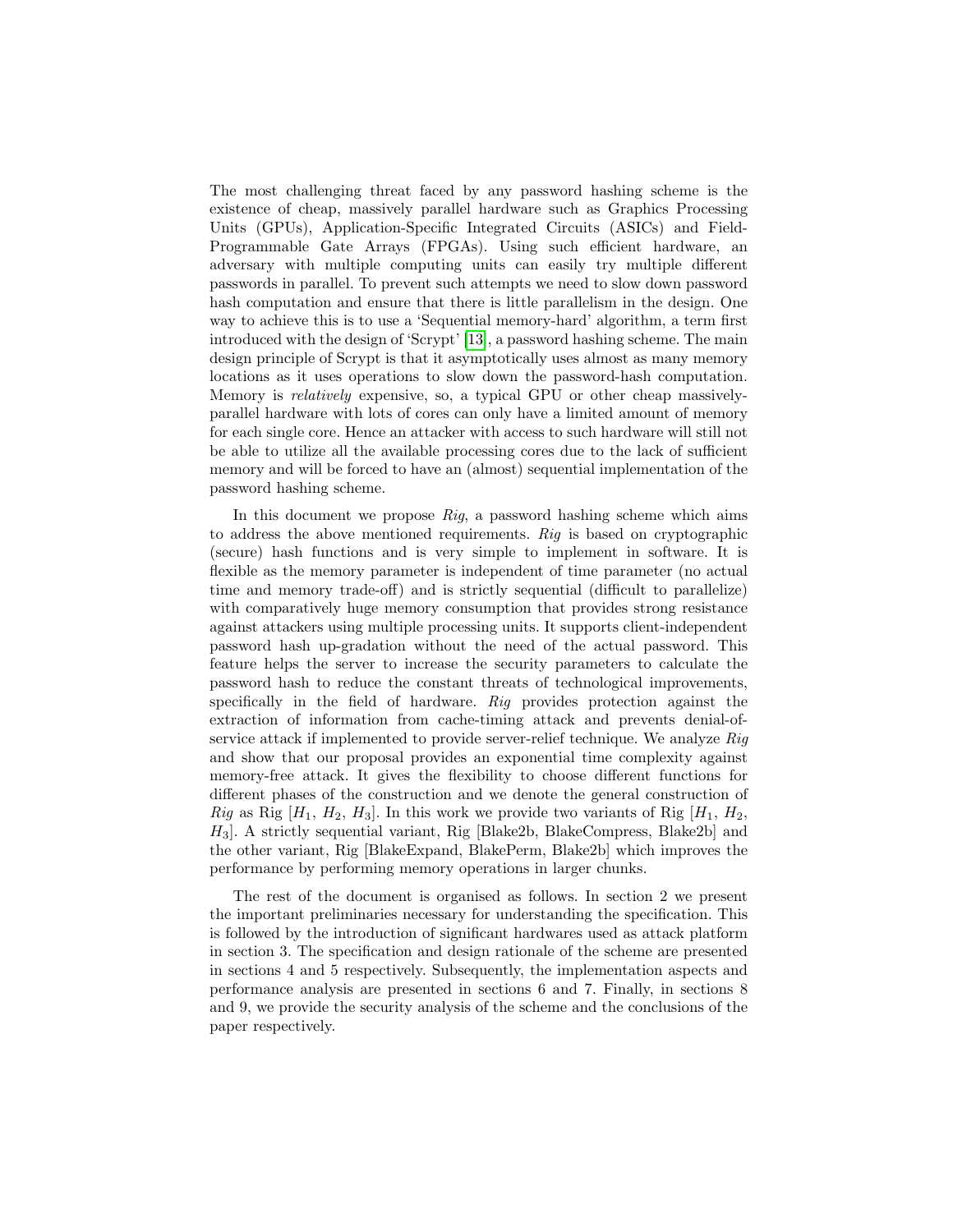# <span id="page-3-0"></span>2 Preliminaries

The techniques used in our construction are discussed below.

– Binary 64-bit mapping: It is a 64-bit binary representation of the decimal value. The binary number

$$
a_{n-1}2^{n-1} + a_{n-2}2^{n-2} + \dots + a_0
$$

is denoted as  $a_{n-1}a_{n-2}\cdots a_0$  where  $a_i \in \{0,1\}$  and n is the number of digits to the left of the binary (radix) point. In our construction we use  $n = 64$ and we denote binary<sub>64</sub> $(x)$  for 64-bit binary representation of the value x.

– Bit reversal permutation [\[9,](#page-29-4)11] (br): It is implemented to permute the indices of an array of  $n = 2^k$  elements where  $k \in \mathbb{N}$ . We explain the steps of the permutation through Algoritm 1 below.

The example of a bit reversal permutation applied on an array of  $m = 2<sup>3</sup>$ elements where  $k = 3$  and indices are  $0, 1, \dots, 7$  is given below.

 $br[000, 001, 001, 010, 011, 100, 101, 110, 111] = [000, 100, 010, 110, 001, 101, 011, 111]$  $= br[0], br[1], br[2], br[3], \cdots, br[7].$ 

| <b>Algorithm 1:</b> Bit reversal permutation (br)                                                                                                                                                                                                   |  |  |  |  |  |  |  |  |  |  |
|-----------------------------------------------------------------------------------------------------------------------------------------------------------------------------------------------------------------------------------------------------|--|--|--|--|--|--|--|--|--|--|
| <b>Input:</b> Indices of an array A of $n = 2^k$ elements where $k \in \mathbb{N}$ and                                                                                                                                                              |  |  |  |  |  |  |  |  |  |  |
| indices are: $0, 1, 2, \dots, n-1$ .                                                                                                                                                                                                                |  |  |  |  |  |  |  |  |  |  |
| <b>Output:</b> Permuted indices of array A as: $br[0], br[1], br[2], \cdots, br[n-1]$                                                                                                                                                               |  |  |  |  |  |  |  |  |  |  |
| 1. for $i = 0$ to $n - 1$                                                                                                                                                                                                                           |  |  |  |  |  |  |  |  |  |  |
|                                                                                                                                                                                                                                                     |  |  |  |  |  |  |  |  |  |  |
|                                                                                                                                                                                                                                                     |  |  |  |  |  |  |  |  |  |  |
| $\begin{tabular}{c c} 2. & $(i)_{bin_k} = i_{k-1}i_{k-2}\cdots i_1i_0 = \sum_{j=0}^{k-1}2^ji_j$ \\ 3. & $\triangleright$ (i)_{bin_k} = k\mbox{-bit binary representation of value $i$ \\ 4. & $br[i] = \sum_{j=0}^{k-1}2^ji_{k-1-j}$ \end{tabular}$ |  |  |  |  |  |  |  |  |  |  |
| 5. return $br[0], br[1], br[2], \cdots, br[n-1]$                                                                                                                                                                                                    |  |  |  |  |  |  |  |  |  |  |

# 3 Attack platforms: Significant hardwares

According to Moore's Law [\[15\]](#page-29-6), the number of transistors on integrated circuits doubles approximately every two years. This has indeed been the case over the history of computing hardware. Following this law, hardware is becoming more and more powerful with time. This happens to be the most prominent threat for existing password hashing schemes. Consequently, there is a need to raise the cost of brute force attack by controlling the performance of the massively parallel hardware available.

An important electronic circuit, Graphics Processing Unit (GPU), and their highly parallel structure makes them more effective than general-purpose CPUs for algorithms where processing of large blocks of data is done in parallel. An Application-Specific Integrated Circuit (ASIC), is an integrated circuit (IC) which can be customized with memory chips to implement a dedicated design. An ASIC can not be altered after final design hence the designers need to be certain of their design when it is implemented in ASIC. On the other hand,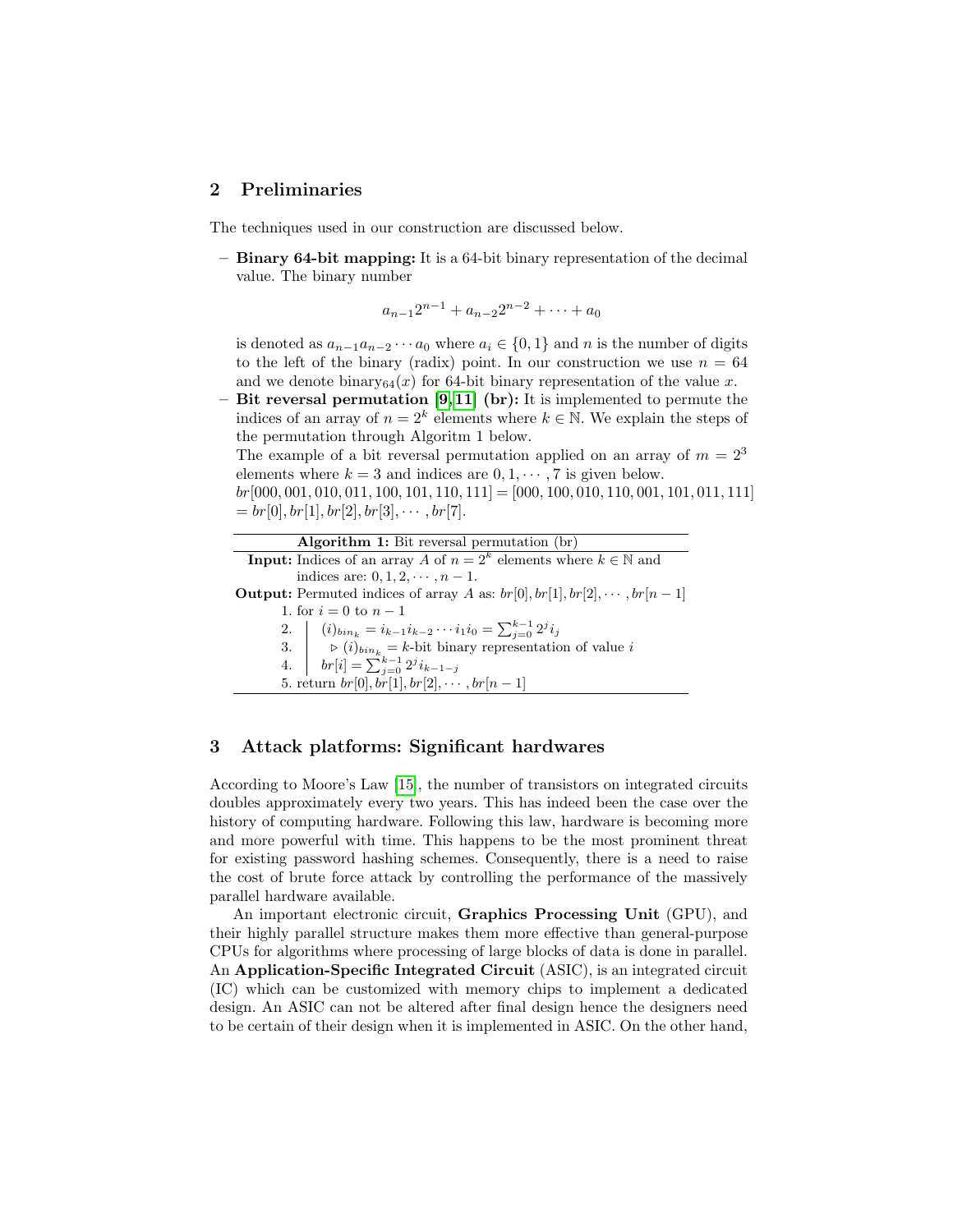Field Programmable Gate Arrays (FPGAs) are programmable integrated circuits and consist of an array of logic elements together with an interconnected network and memory chips, providing high-performance. A designer can test her design on an FPGA before implementing it on an ASIC.

Both ASIC and FPGAs can be configured to perform password hashing with highly optimized performance. The cost of implementation on FPGA is cheaper than ASICs if the number of units of the hardware required is small. Therefore, one can easily use parallel FPGAs to increase the rate of password guessing. RIVYERA FPGA cluster is an example of a very powerful and cost optimized hardware. It can hash 3,56,352 passwords per second by using PBKDF2 (NIST standard, Password Based Key Derivation Function 2) with SHA-512 and 512-bit derived key length [\[8\]](#page-29-7). This high performance is possible on the FPGA because PBKDF2 does not consume high memory for password hashing. Comparing FPGAs with GPUs (Graphics processing units), the authors of [\[8\]](#page-29-7) provide results of the same implementation on 4 Tesla C2070 GPUs as 1,05,351 passwords per second. ASIC is better than FPGA purely on performance in terms of number of hashes per second. However, FPGA is preferable when cost is considered with the speed of hashing. Following Moore's law, the speed of hardware is likely to increase by almost a factor of two in less than two years. However, as processor speeds continue to outpace memory speeds [\[10\]](#page-29-8), the gap between processor and memory performance increases by about 50  $\%$  per year [\[5\]](#page-29-9). Thus, there is a need to minimize the effects of such high performance hardware. Hence, we need a password hashing algorithm which consumes comparatively large memory to prevent parallel implementation.

# <span id="page-4-0"></span>4 Specification

Our construction is described in Fig. [1.](#page-5-0) Following is the step-by-step description of Algorithm 2 which explains our construction Rig.

- 1. First we need to fix the following parameters:
	- $-$  pwd  $=$  The user password of any length.
	- $-s$  = The salt value of any length.
	- $n =$  The number of iterations required to perform iterative transformation phase.
	- $m_c$  The memory count from which the memory-cost is defined as:  $m =$  $2^{m_c}$ , i.e., m denotes the number of items to be stored in the memory.
	- The value of m is updated as:  $m_{i+1} = 2 \times m_i$  at each round.<br>
	 $r=$  The number of rounds for the setup phase followed by iterative transformation phase and output generation phase.
	- $l =$  The output length of the password hash.
	- $-t=$  The number of bits retained from hash output after truncation. Used with a function  $\text{trunc}_t(x) = x \gg (|x| - t)$ , where x is the hash output.
- 2. Initialization phase: We map the parameters, namely the values: password length  $pwd_l$ , salt length  $s_l$ , n and the output length, l to a 64-bit binary value using binary<sub>64</sub> mapping. We create the value x as the concatenation (||) of the above mentioned parameters as

 $x = \text{pwd} \parallel \text{binary}_{64}(pwd_l) \parallel s \parallel \text{binary}_{64}(s_l) \parallel \text{binary}_{64}(n) \parallel \text{binary}_{64}(l)$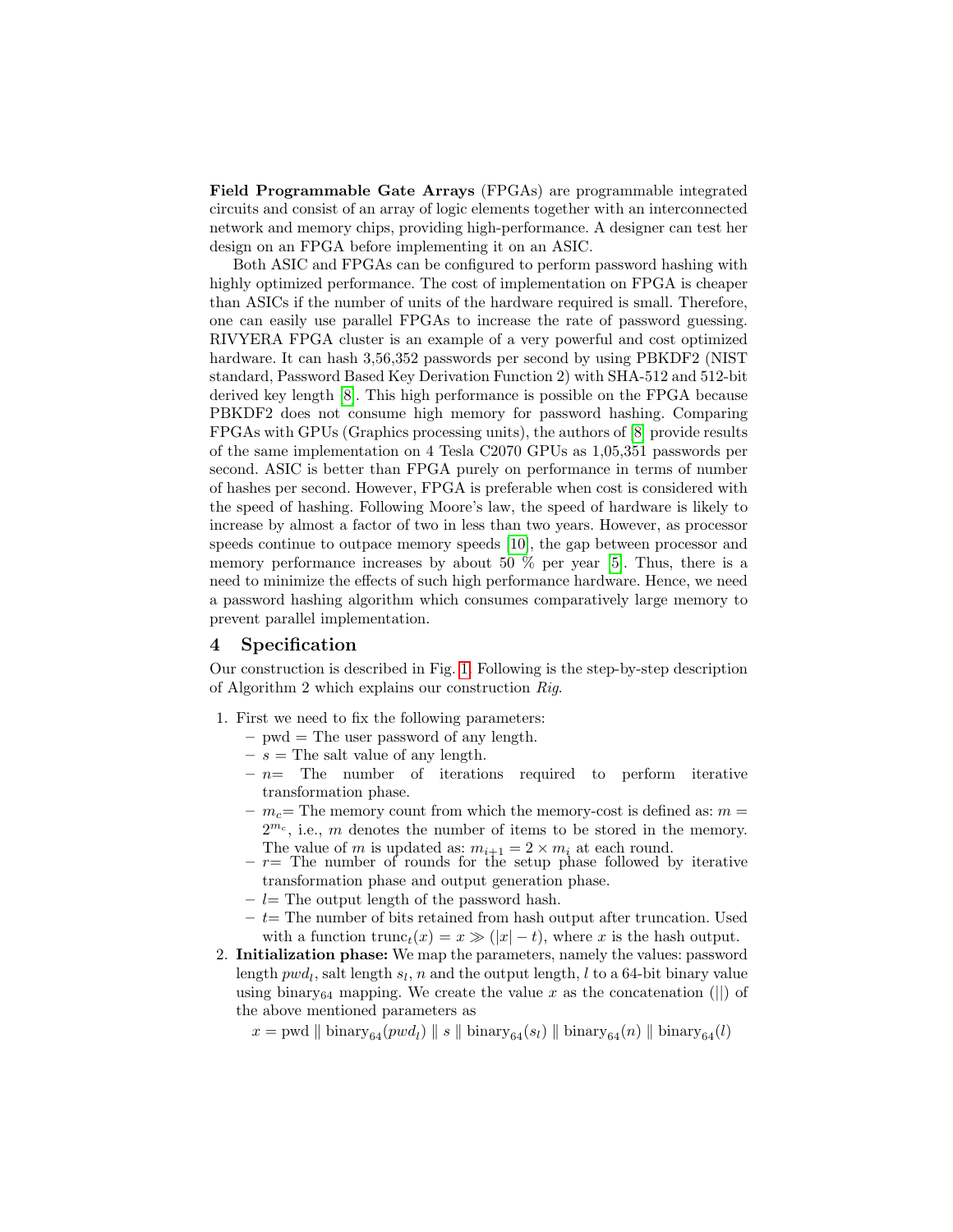<span id="page-5-0"></span>

Fig. 1: Graphical representation of the proposed construction.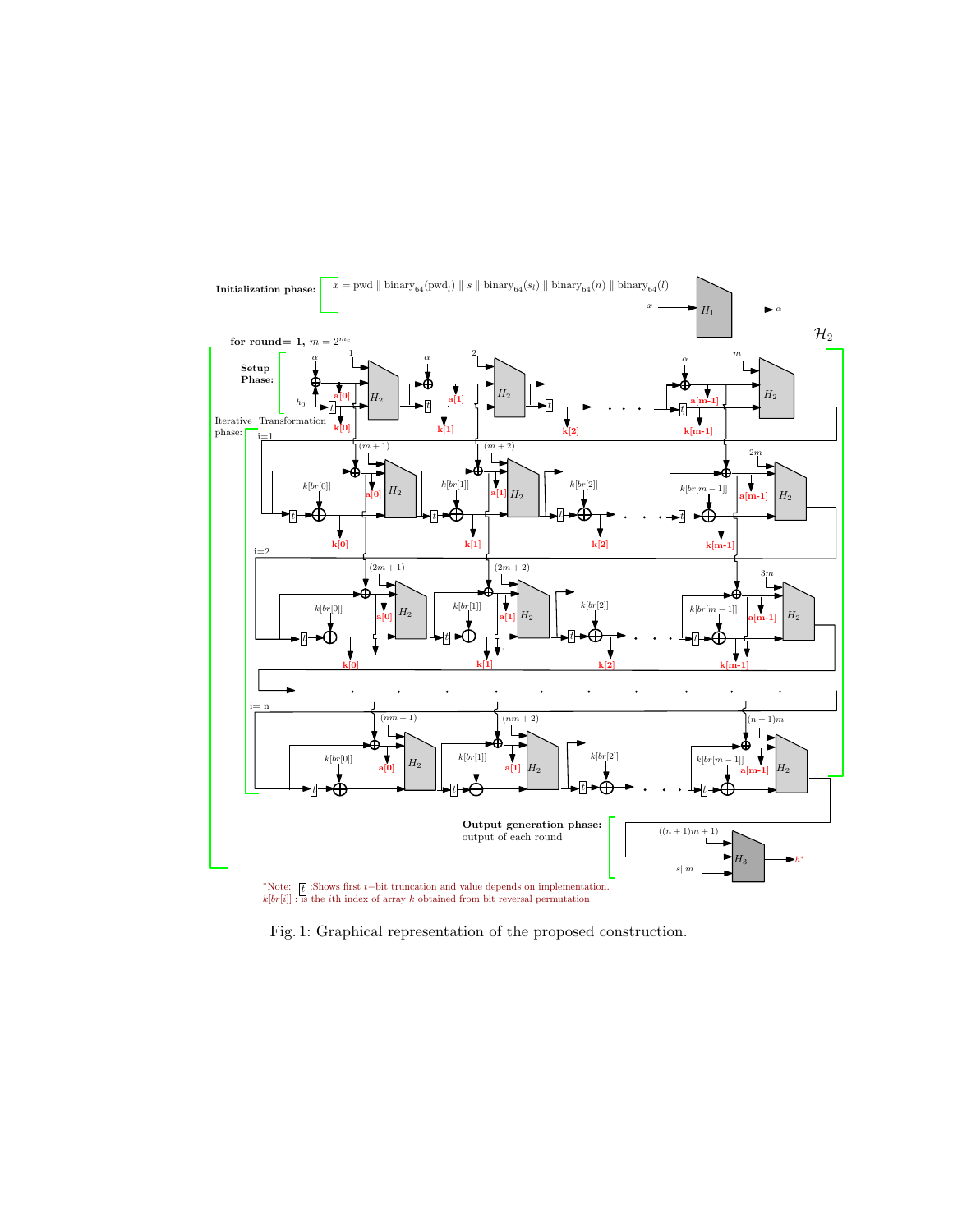Rig: A password hashing scheme

| <b>Algorithm 2:</b> Rig $[H_1, H_2, H_3]$ Construction                                                                                                                                                          |  |  |  |  |  |  |  |  |  |  |  |  |
|-----------------------------------------------------------------------------------------------------------------------------------------------------------------------------------------------------------------|--|--|--|--|--|--|--|--|--|--|--|--|
| <b>Input:</b> Password (pwd), Password length $(pwd_l)$ , Salt $(s)$ , Salt length $(s_l)$ , No. of iterations $(n)$ ,                                                                                          |  |  |  |  |  |  |  |  |  |  |  |  |
| Memory count $(m_c)$ , No. of bits to be retained from hash output of the setup phase $(t)$ ,                                                                                                                   |  |  |  |  |  |  |  |  |  |  |  |  |
| Output length $(l)$ , No. of rounds $(r)$ .                                                                                                                                                                     |  |  |  |  |  |  |  |  |  |  |  |  |
| <b>Output:</b> <i>l</i> -bit hash value $h_r^*$ obtained after r rounds                                                                                                                                         |  |  |  |  |  |  |  |  |  |  |  |  |
| 1. $\triangleright$ Initialization phase: generates $\alpha$ from password                                                                                                                                      |  |  |  |  |  |  |  |  |  |  |  |  |
| 2. Initialize: a random salt (s) of at last 16-bytes, number of iterations $(n)$ ,                                                                                                                              |  |  |  |  |  |  |  |  |  |  |  |  |
| value of memory count $m_c$ where $m = 2^{m_c}$ , value t                                                                                                                                                       |  |  |  |  |  |  |  |  |  |  |  |  |
| $x = \text{pwd} \parallel \text{binary}_{64}(pwd_l) \parallel s \parallel \text{binary}_{64}(s_l) \parallel \text{binary}_{64}(n) \parallel \text{binary}_{64}(l) \perp \text{concatenation: } \parallel$<br>3. |  |  |  |  |  |  |  |  |  |  |  |  |
| $\alpha = H_1(x) > H_1$ : underlying hash function<br>4.                                                                                                                                                        |  |  |  |  |  |  |  |  |  |  |  |  |
| 5. for round 1 to $r$                                                                                                                                                                                           |  |  |  |  |  |  |  |  |  |  |  |  |
| $\triangleright$ Initialization of Setup phase: Creates two arrays k and a<br>6.                                                                                                                                |  |  |  |  |  |  |  |  |  |  |  |  |
| where $ k  =  a  = m$ where $m = 2^{(round-1)} \times 2^{m_c}$                                                                                                                                                  |  |  |  |  |  |  |  |  |  |  |  |  |
| $h_0$ = initialized with the value of $\pi$ after decimal, and $ h_0  =  \alpha $ .<br>7.                                                                                                                       |  |  |  |  |  |  |  |  |  |  |  |  |
| 8.<br>$a[0] = \alpha \oplus h_0, k[0] = trunc_t(h_0)$                                                                                                                                                           |  |  |  |  |  |  |  |  |  |  |  |  |
| for $i=1$ to m<br>9.                                                                                                                                                                                            |  |  |  |  |  |  |  |  |  |  |  |  |
| $h_i = H_2(i    a[i-1]    k[i-1]) \Rightarrow H_2$ : underlying hash function<br>10.                                                                                                                            |  |  |  |  |  |  |  |  |  |  |  |  |
| if $i \neq m$<br>11.                                                                                                                                                                                            |  |  |  |  |  |  |  |  |  |  |  |  |
| $a[i] = \alpha \oplus h_i$<br>12.                                                                                                                                                                               |  |  |  |  |  |  |  |  |  |  |  |  |
| 13.<br>$k[i] = trunc_t(h_i)$ $\triangleright$ retains the first t-bits of the hash output                                                                                                                       |  |  |  |  |  |  |  |  |  |  |  |  |
| 14.<br>$\triangleright$ Initialization of Iterative Transformation phase                                                                                                                                        |  |  |  |  |  |  |  |  |  |  |  |  |
| 15.<br>for $i=1$ to n                                                                                                                                                                                           |  |  |  |  |  |  |  |  |  |  |  |  |
| 16.<br>for $j = 1$ to m                                                                                                                                                                                         |  |  |  |  |  |  |  |  |  |  |  |  |
| $a[j-1] = a[j-1] \oplus h_{\{im+j-1\}}$<br>17.                                                                                                                                                                  |  |  |  |  |  |  |  |  |  |  |  |  |
| $br[j-1] = index value of array k obtained using$<br>18.                                                                                                                                                        |  |  |  |  |  |  |  |  |  |  |  |  |
| bit reversal permutation                                                                                                                                                                                        |  |  |  |  |  |  |  |  |  |  |  |  |
| $\triangleright$ initialize a temporary array $ k_{\text{temp}}  =  k $<br>19.                                                                                                                                  |  |  |  |  |  |  |  |  |  |  |  |  |
| $k_{\text{temp}}[j-1] = k[br[j-1]] \oplus \text{trunc}_{t}(h_{im+j-1})$<br>20.                                                                                                                                  |  |  |  |  |  |  |  |  |  |  |  |  |
| $h_{im+j} = H_2((im+j)    a[j-1]    k_{temp}[j-1])$<br>21.                                                                                                                                                      |  |  |  |  |  |  |  |  |  |  |  |  |
| 22.<br>$k = k_{\text{temp}}$                                                                                                                                                                                    |  |  |  |  |  |  |  |  |  |  |  |  |
| 23.<br>$\triangleright$ Output generation phase                                                                                                                                                                 |  |  |  |  |  |  |  |  |  |  |  |  |
| $h_{round}^* = (H_3((n+1)m+1)    h_{(n+1)m}    s    \text{binary}_{64}(m))$<br>24.                                                                                                                              |  |  |  |  |  |  |  |  |  |  |  |  |
| 25.<br>if round $\langle r \rangle$                                                                                                                                                                             |  |  |  |  |  |  |  |  |  |  |  |  |
| 26.<br>$\alpha = h_{round}^*$                                                                                                                                                                                   |  |  |  |  |  |  |  |  |  |  |  |  |

and compute  $H_1(x) = \alpha$  where  $H_1$  is the underlying hash function. We use  $\alpha$  for further calculations in the setup phase.

3. Setup phase We initialize  $h_0$  with the value of  $\pi$  after the decimal point. We take as many digits of  $\pi$  as desired to ensure that  $|h_0| = |\alpha|$ . The values  $h_0$  and  $\alpha$  are used to initialize two arrays k and a and further  $m-1$  values of the arrays are iteratively calculated as shown in the fig. [1.](#page-5-0) First  $t$ -bits of each hash output are stored in the array  $k$ .

The large number of calls to the underlying hash function are guaranteed to have different inputs by the use of different counter values.  $H_2$  denotes the underlying hash function.

4. Iterative transformation phase This phase is designed to make constant use of the stored array values and to update them. Here we modify each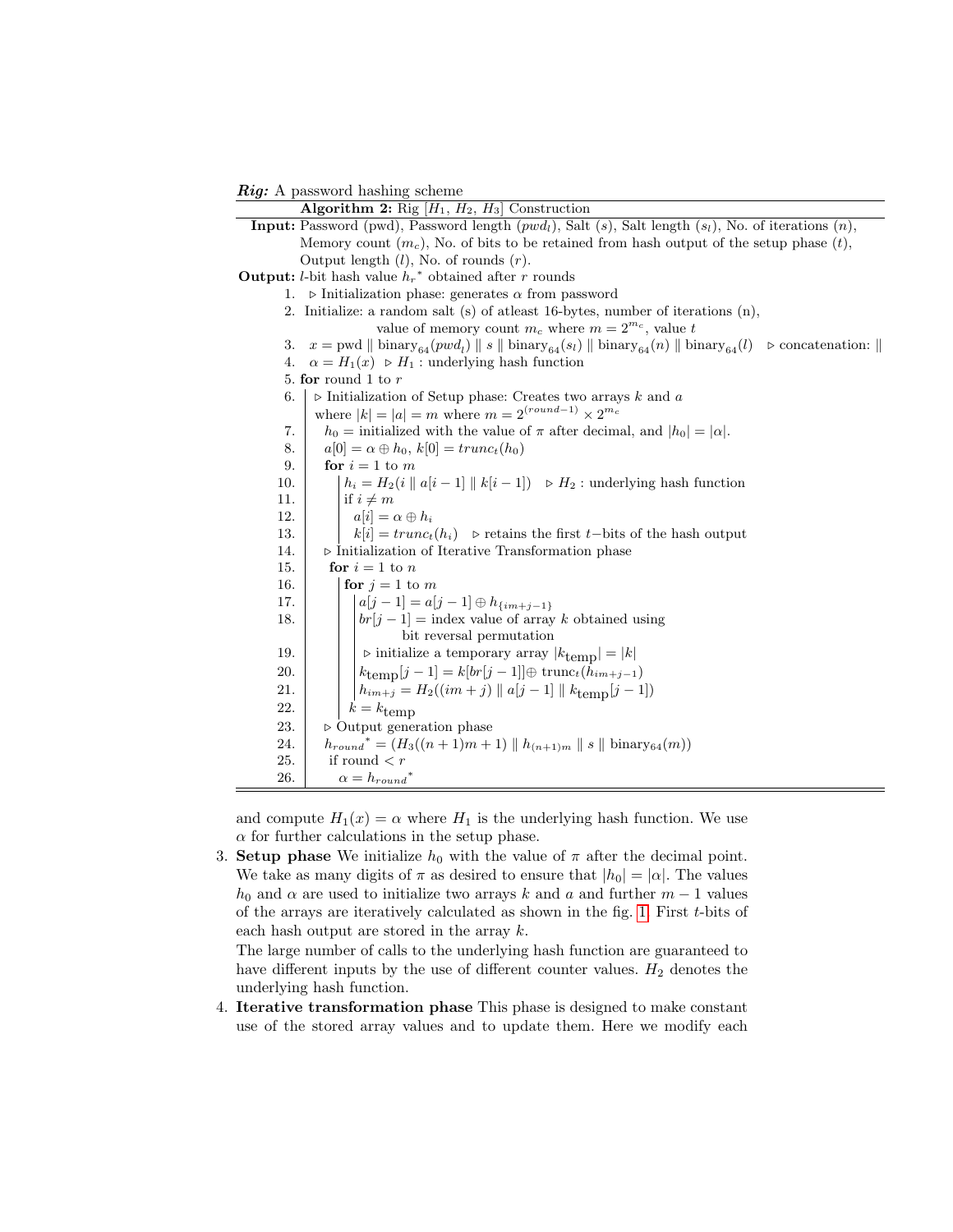element of the arrays  $a$  and  $k$ , *n*-times where  $n$  is the number of iterations. Array a is accessed sequentially where values of array k are accessed using bit reversal permutation explained in Algorithm 1. We denote the index of array k obtained applying bit-reversal permutation as:  $br[j], 0 \le j \le m-1$ .

5. Output generation phase After execution of the setup phase and iterative transformation phase sequentially, we calculate one more hash, denoted by  $H_3$  to get the output of each round. If round=1, this output is considered as the password hash.

Note: The output is an l-bit value. The algorithm stores the output as the hashed password. Our construction allows for storing a truncated portion of the hash output as well. If this is desired we can take one of the following two approaches.

- (a) The user may run the complete algorithm as described above and truncate the final output after  $r$  rounds to the desired length. This approach does not support client-independent update.
- (b) To support client-independent updates the user can choose a length for truncation which is sufficient to claim brute-force security. Then append some constant value, we suggest the hexadecimal value of  $\pi$  after first 64-bytes of decimal point. Take as many digits as desired to make the output length of each round equal to the length of  $\alpha$  of the setup phase. So this way one can reduce the storage requirement for password hashes at the server.

# <span id="page-7-0"></span>5 Design rationale

Existing password hashing schemes are not simple and do not fulfill the necessary requirements as discussed in section [1.](#page-0-0) We have tried to design a solution which overcomes the known disadvantages of existing schemes (PBKDF2 [\[12\]](#page-29-1), Bcrypt [\[14\]](#page-29-2) and Scrypt [\[13\]](#page-29-3)). The primary concerns against existing proposals are their complex design and their inefficiency to prevent hardware threats. We have tried to strengthen our design by considering the necessary requirements as mentioned in section [1.](#page-0-0)

- 1. Initialization phase We have used concatenation of password, salt, 64-bit value of  $pwd_l$ ,  $s_l$ , n and l as input to increase the size of input. This resists brute force dictionary attack.
- 2. Setup phase In this phase we initialize  $h_0$  with  $\pi$ , as we want to have a random sequence and  $\pi$  is not known to have any pattern in the sequence of digits after the decimal point. We generate the values that are required to be stored and repeatedly accessed throughout the remaining phases. This ensures that a large memory requirement criteria for a password hashing scheme is satisfied which neutralizes the threat of using recent technological trends, such as GPUs, ASICs etc. We use different counter values for each hash computation to make all hash inputs different. This reduces collisions and hence makes the output different.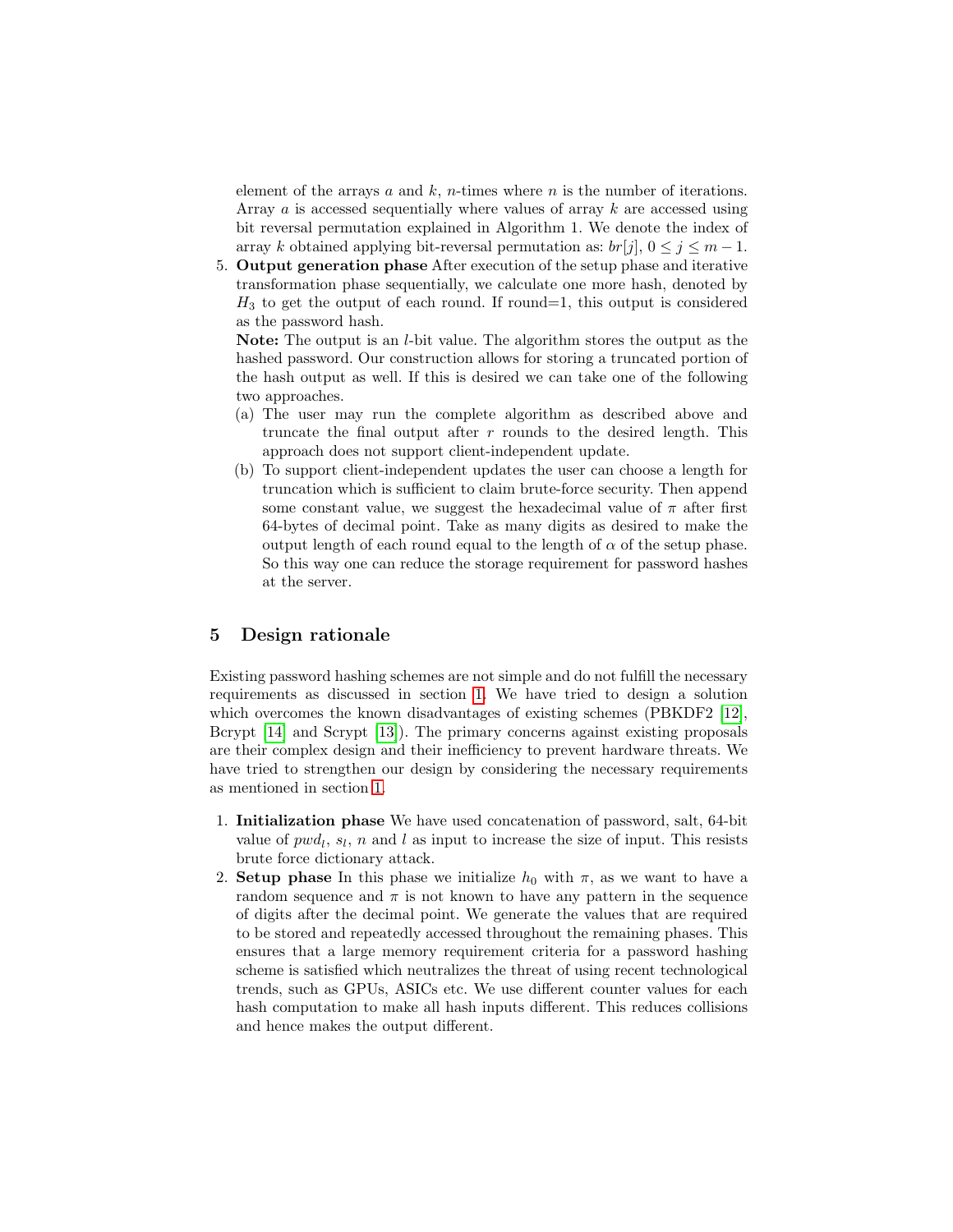For array  $k$  there is a flexibility to vary the bit storage by taking first  $t$ -bits of the hash output where  $t$  is taken to be close to the hash-length but not equal to the hash-length. This fulfills the demand of huge memory while at the same time ensures sequential hash calculation and forces an attacker to compute the hash at run-time thus slowing him down. Further, it also allows to extend the scope of implementation in that a low memory device may keep very few bits of the hash values stored but may increase the number of iterations. This ensures that Rig can be implemented in resource constrained devices.

- 3. Iterative transformation phase To make the storage requirement compulsary, this phase progresses sequentially, accessing and updating all stored values at each iteration. Here again, we use different counters for hash input for the same reason as mentioned above. In this phase the memory access pattern is made password independent to reduce the chance of cache timing attack which we have explained later in this section.
- 4. Output generation phase This is the last phase of each round. We reuse the salt value as input to make the collision attack difficult. Apart from that the output of each round can be truncated to a desired length. This is optionally mentioned to handle the situations when it is required to reduce the server storage per password.

The other important criteria taken into account in the design of the scheme are the following:

5. Simplicity and flexibility Symmetry (as setup phase and iterative transformation phase follows similar structure) in the design of Rig enhances the overall clarity of the scheme. An earlier password hashing scheme Scrypt [\[13\]](#page-29-3) uses PBKDF2 (internally calls HMAC-SHA256) and ROMix (internally calls BlockMix and uses Salsa20/8). Unlike Scrypt, Rig uses only a single primitive (a cryptographically secure hash function). This makes our scheme easier to understand and easy to implement (coding, testing, debugging and integration).

In our scheme the memory parameter is independent of the time parameter. This flexibility in design choice allows a user to scale any of these parameters to get the required performance. On the other hand we have the flexibility for the choice of the functions  $H_1$ ,  $H_2$  and  $H_3$  (see Fig. [1\)](#page-5-0), but proper selection of the primitives are required to maintain the overall design properties and security. Therefore there can be multiple variants of Rig aimed at different implementations or scenarios.

6. Random output Our scheme calls a hash function repeatedly. We use different counters for each of these hash calls to ensure that no input to the hash function is repeated. The security of Rig relies on the prevention of preimage and collision attacks against the underlying hash function. Use of any state-of-the-art hash function (e.g. any finalist of SHA-3 competition) ensures the security of our scheme. We use Blake2b [\[3\]](#page-29-10) in demonstrating the performance of our scheme later in this paper, although any other hash function could easily be used instead.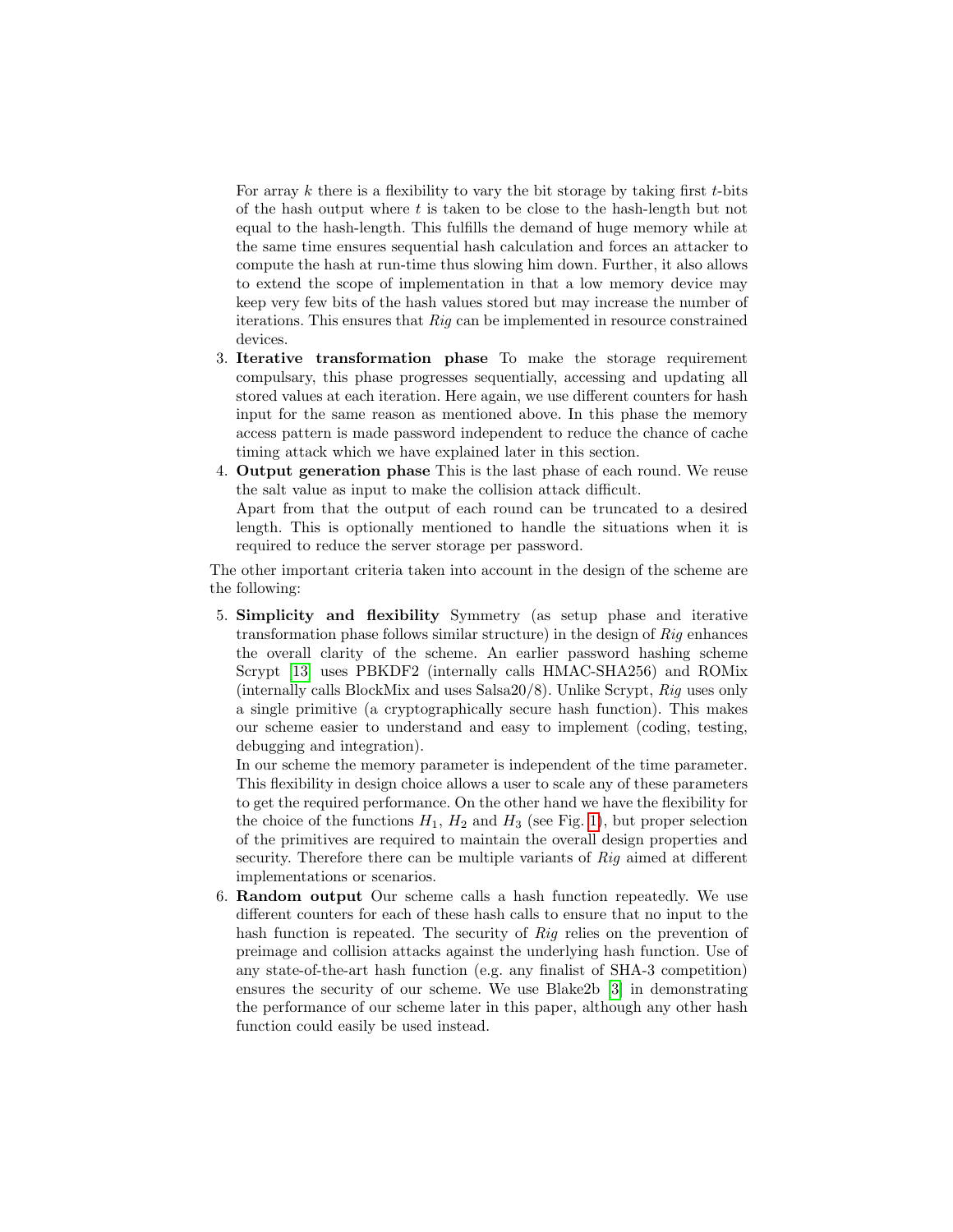With the property of different input, different output and same input, same output, our scheme mimics the Random Oracle Model. This provides theoretical justification of the security of Rig.

7. Client-independent update [\[9\]](#page-29-4) Our design supports client independent update, i.e., server can increase the security parameter without knowing the password. This is possible if we fix the value of  $n$  (number of iterations) and increase the number of rounds  $r$ . Each round of the algorithm doubles the memory consumption  $m$  from the previous round and hence increases the security parameter. This is possible because the output of each round can be treated as the value  $\alpha$  at the next round and then can easily follow the Algorithm 2 to produce the output of the next round. The idea of client independent update of the security parameter  $m$  is fulfilled by the following way. The value of m is updated at each next round  $i + 1$  (say) from its previous round *i* as:  $m_{i+1} = 2 \times m_i$ .

The overall procedure is: output of each round is the input to the next. Each round gives full hash maintaining all requirements of a good password hashing technique. By increasing the number of rounds, the scheme increases the required memory and time hence increases the security parameter without the interference of the client.

- 8. Resistance against cache-timing attack In our construction, to access the memory which is stored in an array  $k$ , we use bit-reversal permutation, which is independent of the password used. If a password dependent permutation is used and if the array can be stored in the cache while accessing the values, an attacker can trace the access pattern observing the time difference in each access of the array index. This helps the adversary to filter the passwords that follows similar memory access pattern and to make a list of feasible passwords. Therefore, a password hashing scheme should have password-independent memory access patterns and to follow this requirement we use bit reversal permutation as in [\[9\]](#page-29-4).
- 9. Server-relief hashing Current requirement of a password hashing technique is that it should be slow and should demand comparatively large memory to implement. But this requirement may put extra load on server. Therefore we need a protocol to divide the load between the client and the server. The idea is provided in [\[9\]](#page-29-4) and our construction supports this property following the protocol as mentioned below:

First the authentication server provides the salt to the client. The client performs the initialization phase, setup phase and iterative transformation phase (see Algorithm 2), and sends the end result to the server. The server computes the output generation phase and produces the final hash. This way we can easily reduce the load of the server.

Note: In this case, an attacker acting as a client, can repeatedly send some random data without following the computations of the proposed algorithm to the server. Here, the attacker can easily get the access with a correct guess. But, the complexity of the random guess will be equivalent to the brute-force complexity i.e.  $2^n$ , where *n* is the output length of the underlying hash function. Therefore this can not be a feasible attack.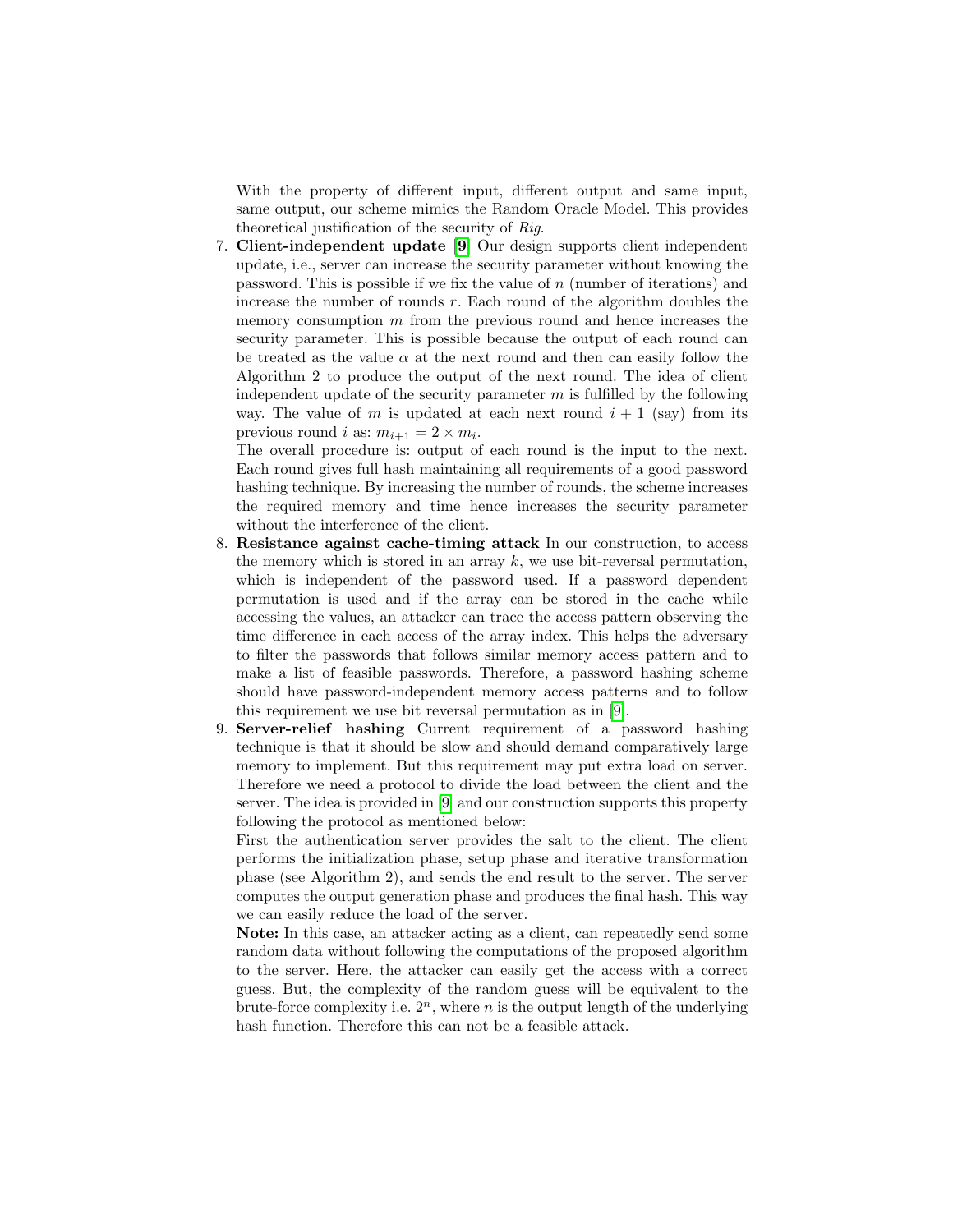### 6 Implementation aspects

This proposed construction for password hashing can be implemented efficiently on a wide range of processors. However, the same implementation will require huge number of computations if dedicated hardware such as ASIC or FPGA is used with limited memory.

Our design allows the flexibility to utilize less storage with increased number of calculations if we retain few bits of the intermediate hash computation after truncation and increase the number of iterations  $n$ . This way,  $\mathbb{R}$  are efficient on low memory devices.

We designed Rig to have a highly flexible structure. By changing the functions  $H_1$ ,  $H_2$  and  $H_3$  (see Figure [1\)](#page-5-0) we can completely change the overall design properties. From side channel resistance to GPU or ASIC/FPGA resistance, any property can be achieved by the proper selection of the above primitives. Therefore there can be multiple variants aimed at different implementations or scenarios. As mentioned before, we describe the general construction of Rig as Rig  $[H_1, H_2, H_3]$ , where we can design/choose the functions  $H_1$ ,  $H_2$ ,  $H_3$  for implementing different variants of Rig.

We have designed and implemented two versions of Rig as follows:

- 1. Rig [Blake2b, BlakeCompress, Blake2b] This variant is strictly sequential. Full Blake2b is used for  $H_1$  and  $H_3$  while the first round of the compression function of Blake2b is used for  $H_2$  (and we call it  $BlackeCompress$ ). We have removed the constants in the 'G' function of Blake2b as suggested by the Blake authors in [\[3\]](#page-29-10) to improve the overall performance. This version does a large number of random reads and writes and as a result it is strictly bounded by memory latency.
- 2. Rig [BlakeExpand, BlakePerm, Blake2b] This variant is designed to improve the performance by performing memory operations in larger chunks. The functions  $H_1$  and  $H_2$  are parallelized internally and the idea of handling larger chunk size improves the performance significantly without changing the overall sequential nature and memory-hardness of Rig. It also makes this variant of Rig much more difficult to execute efficiently in GPUs and FPGA/ASIC (explained in sections [6.4](#page-15-0) and [6.5\)](#page-16-0). We implemented the functions  $H_1$  as 'BlakeExpand' and  $H_2$  as 'BlakePerm'. These functions are explained later. The function  $H_3$  uses full Blake2b.

#### 6.1 Design of Rig [Blake2b, BlakeCompress, Blake2b]

This strictly sequential variant follows the general construction of Rig as explained in section [4.](#page-4-0) The functions  $H_1$  and  $H_3$  implements Blake2b (full hash). The function  $H_2$  is implemented using first round of Blake2b compression function.

6.1.1 Design of the BlakeCompress function In Figure [2](#page-11-0) we graphically show the implementation of  $H_2$  as BlakeCompress.  $H_2$  takes 1024 bits input and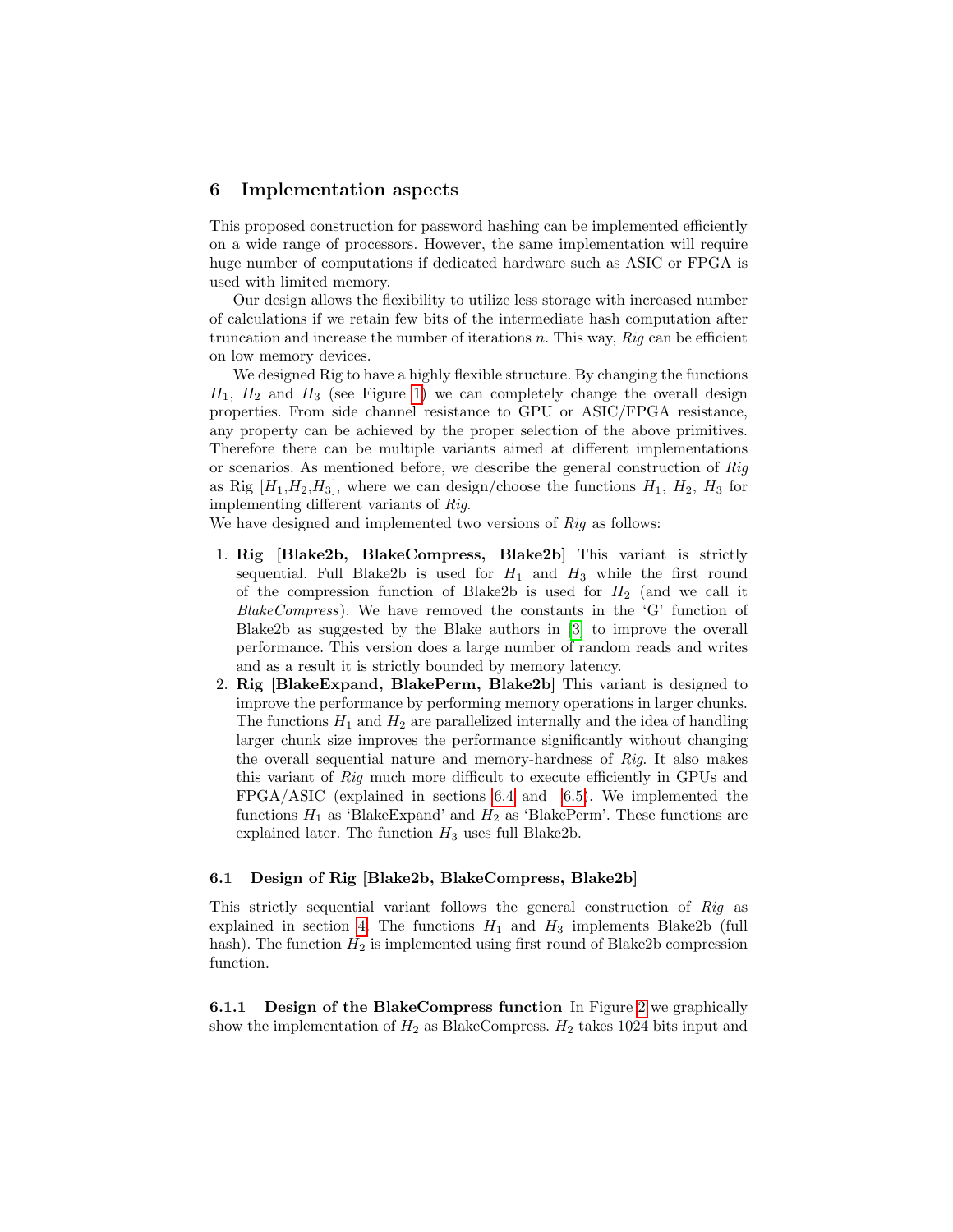initializes the initial state of Blake2b with this input. Then the eight G-functions as defined in Blake2b are applied with an all zero input message of length 1024 bits.  $RF_i$  denotes the *i*th call to these eight G-functions. As we use the first round only, we show the round as  $RF_1$  in Figure [2.](#page-11-0) The modified state after  $RF_1$  is then split in two equal halves and xor'ed together to produce 512-bits of output. This choice of implementation is different from the actual Blake2b in many ways. The actual Blake2b construction, shown in Figure [3,](#page-12-0) has an initialization phase which initializes the starting state. A permutation of the message  $m^i$  is supplied as the input to each RF<sub>i</sub> for round  $i = 1$  to 12. After 12 rounds, the finalization phase performs feedforward xor'ing with output of  $RF_{12}$ . This preserves the onewayness of the Blake2b function. This feedforward xor'ing is omitted in our BlakeCompress implementation. This choice of implementation reduces the time of hash computation and improves the performance. The overall security is not compromised by this implementation (see section [8.2.1\)](#page-24-0).

<span id="page-11-0"></span>

Fig. 2: Function  $H_2$  implemented as function BlakeCompress[x] = y, where input length of  $x=1024$  bits and output length of  $y=512$  bits. RF<sub>1</sub> is the first round of Blake2b compression function. Input size of  $RF_1 = 1024$  bits.

#### <span id="page-11-1"></span>6.2 Design of Rig [BlakeExpand, BlakePerm, Blake2b]

The optimized variant of Rig uses an expansion function BlakeExpand to expand the state and a compression function BlakePerm to compress the state. Full Blake2b is used to hash the output state after the iterative-transformation phase to obtain the final hash. The design aspects are described below.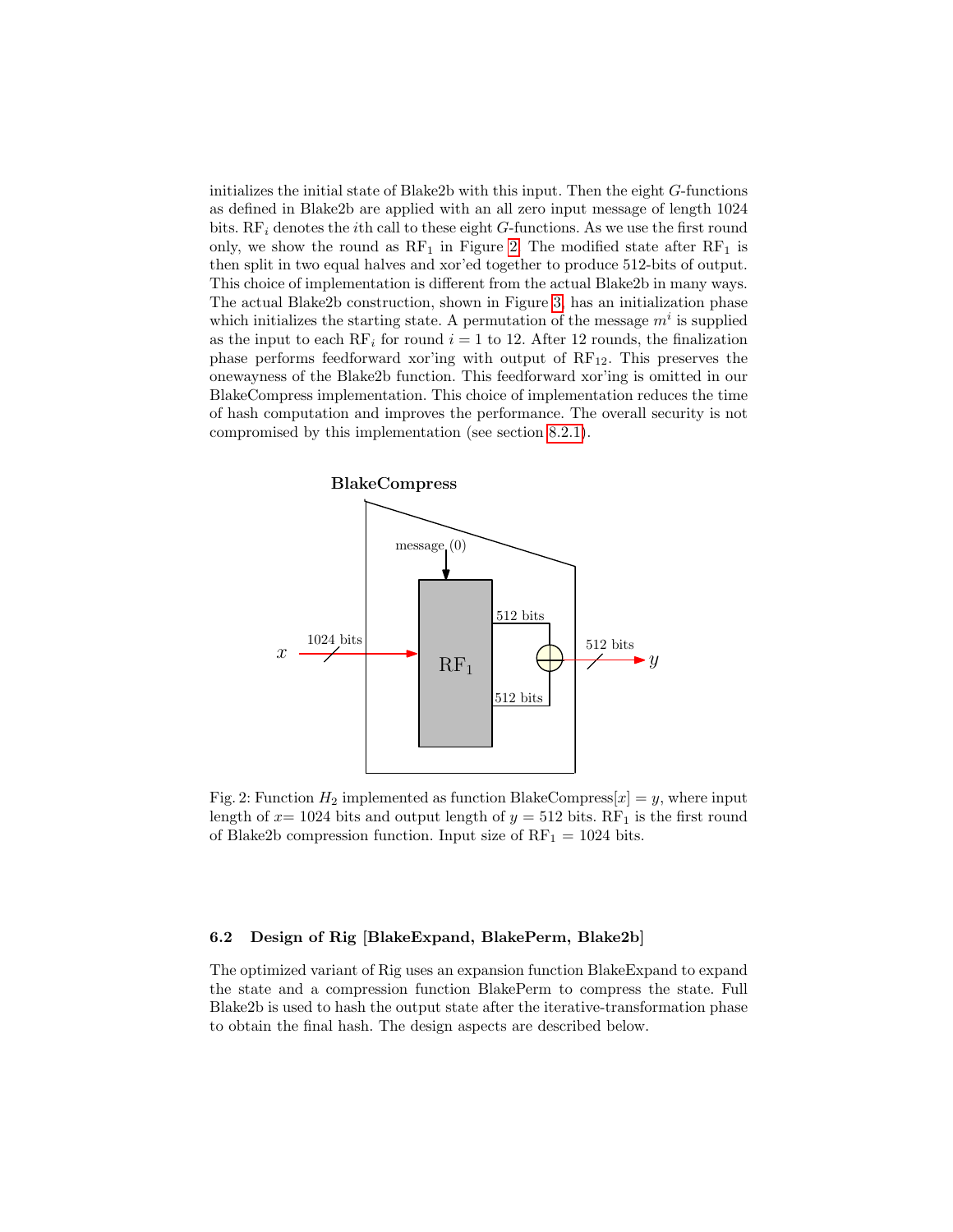<span id="page-12-0"></span>

Blake2b compression funtion defined as **Blake2b** $(h^i, m^i, l^i) = h^{i+1}$  where •  $h^i$  is the 512 bits chaining value,

- $m^i$  is the *i*th message block and each  $m^i$  is of length1024 bits
- $l^i$  denotes the number of data bytes in  $m^0, m^1, \dots, m^i$
- I denotes the initialization phase of Blake2b
- $RF_i$  denotes the *i*th call to the eight *G*-functions



6.2.1 Design of the BlakeExpand expansion function The BlakeExpand function is a very simple function which expands the input  $x$  to a fixed size of 8KiB. The function BlakeExpand is an instantiation of  $H_1$ . The input x passes through 128 individual instances of Blake2b (full hash) each appended by a counter as  $x_i = x \parallel i$ , for  $0 \leq i \leq 127$  and produces the output  $\alpha = \alpha_0 \parallel \alpha_1 \parallel$  $\cdots \parallel \alpha_{127}$  where each  $\alpha_i$  is of length 512 bits, i.e., 64 bytes. This construction ensures that the output of the function is random and the randomness depends solely on the cryptographic strength of Blake2b. Since this function needs to be executed only once, it has negligible impact on the performance of the overall Rig construction.

6.2.2 Design of BlakePerm function We provide the design considerations for the function BlakePerm before the description of the design.

Design considerations for BlakePerm function The DRAM memory latency is the limiting factor for the entire design of Rig. Initialization and copying data takes over 70 percent of the total run-time. In order to improve the overall performance one trivial optimization would be to increase the size of chunks in which the read and write operations are performed. The latest high performance processor offerings from Intel and AMD influenced many of the design decisions as they would be the most common target platform. There are several design considerations like: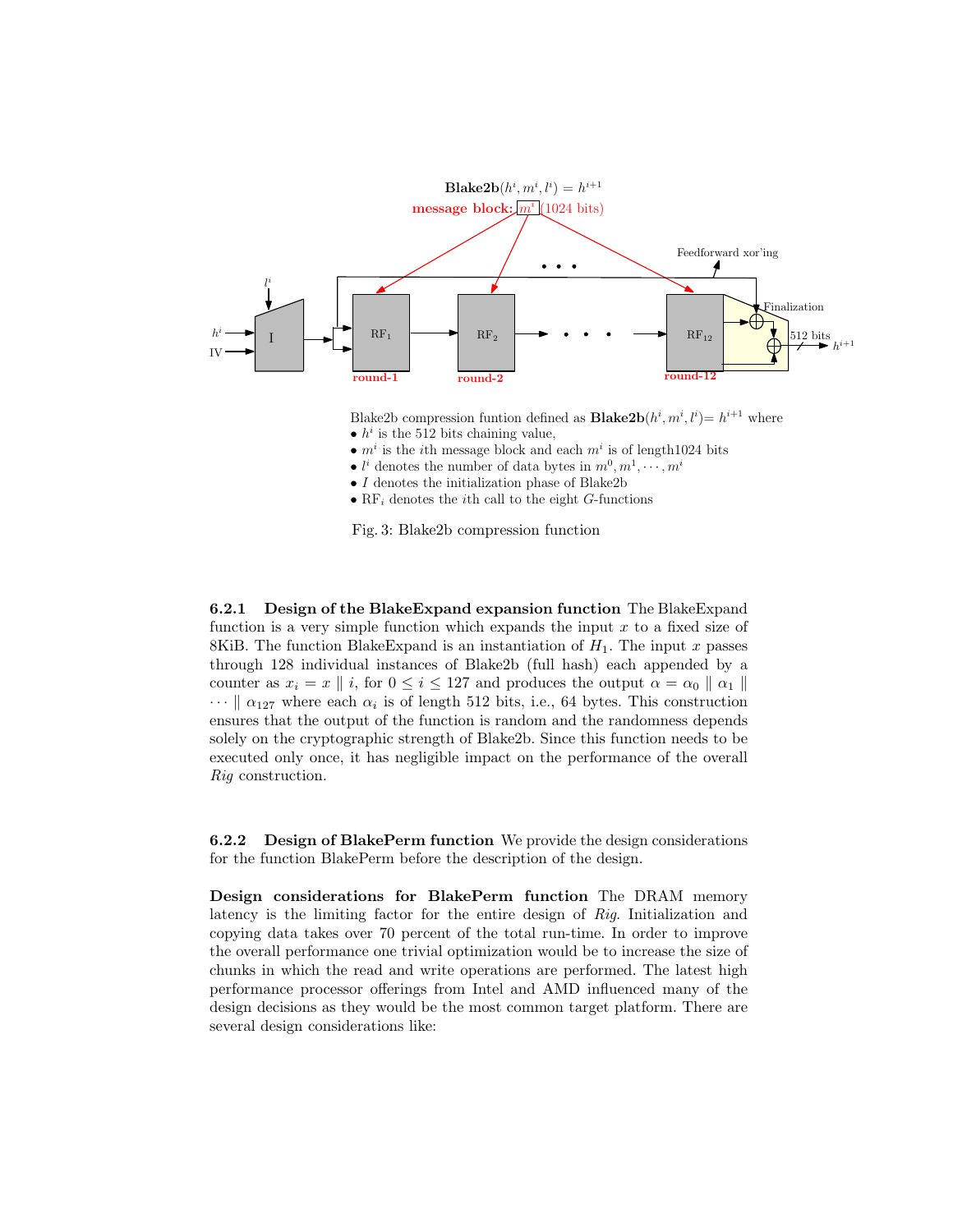

BlakeExpand  $[x] = \alpha$  where  $\alpha = \alpha_0 \parallel \alpha_1 \parallel \cdots \parallel \alpha_{127}, x_i = (x \parallel i)$  for  $0 \le i \le 127$ and  $x = \text{pwd} \parallel \text{binary}_{64}(\text{pwd}_l) \parallel s \parallel \text{binary}_{64}(s_l) \parallel \text{binary}_{64}(n) \parallel \text{binary}_{64}(l)$ 

Fig. 4: Function BlakeExpand

- L1 cache size This is one of the major factors because the L1 cache has the lowest latency of around 1-1.5ns (as few as 3 clocks). Therefore it is important that the work piece (chunk) fits within this size for high performance in case of a compute intensive task.
- $L1/L2/L3$  cache line size A typical modern processor has cache line size of 64 bytes. Therefore working in multiple of 64 bytes with preferably aligned memory access is the best strategy. The problem with working with other non-multiple sizes is that there would be a lot of extra accesses and split loads and stores, which will dramatically reduce performance in computation intensive tasks. The Blake2b compression function nicely fits this requirement as it compresses 128 bytes to 64 bytes. The only other requirement is an implementation detail for setting the proper aligned memory access while memory allocation. As a result, in our implementation we have zero split load/stores.
- DRAM Latency The memory latency is the primary limiting factor in algorithms having random reads and writes. DRAM generally has latency values of 250+ clock cycles. One strategy to get around this problem would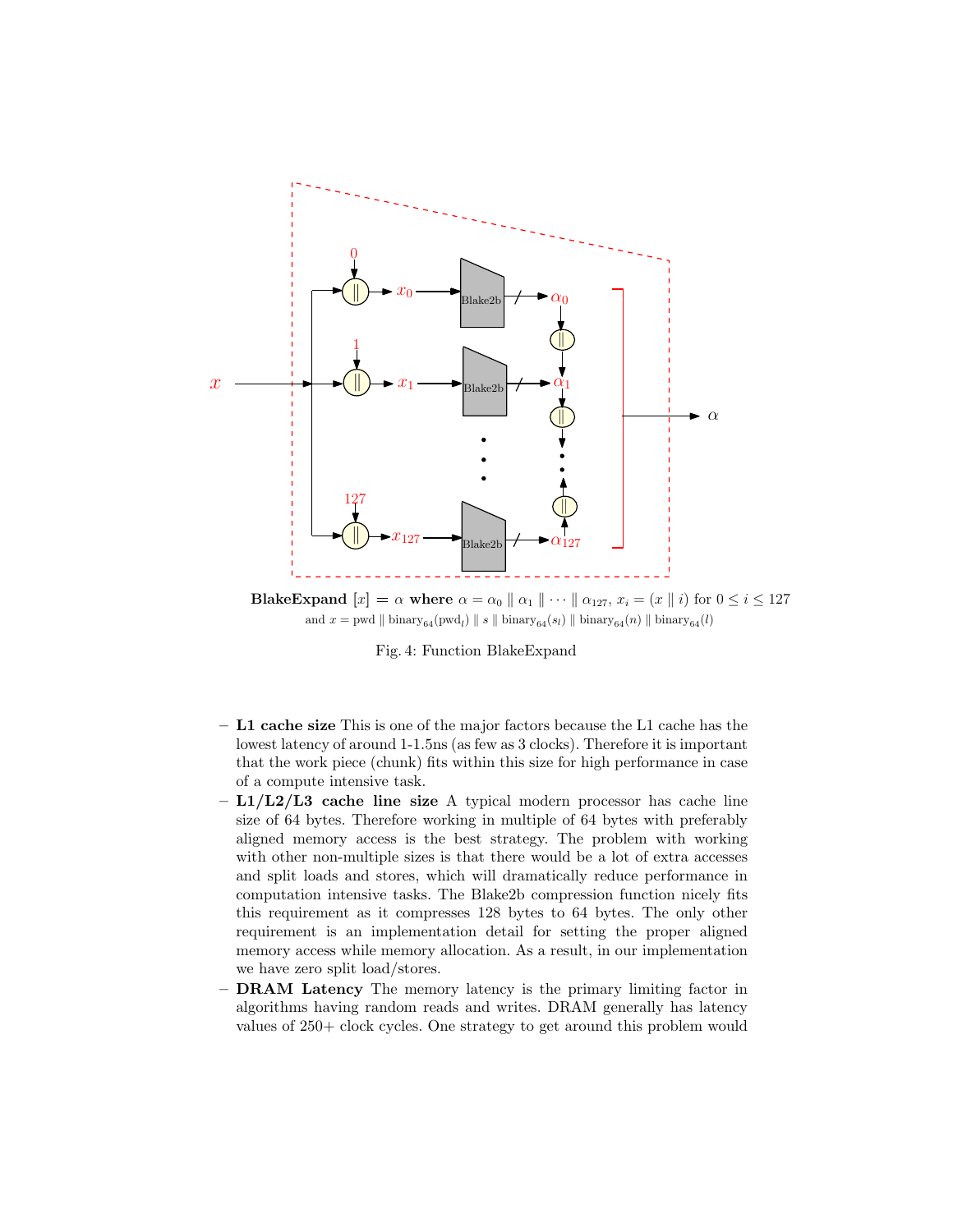be to perform reads and writes in larger chunks. If the chunk size is large enough, the performance hit due to latency can become significantly small. i We tested against various sizes from 2 KiB to 64 KiB and observed that 16 KiB is a good size; and it also fits the L1 cache. We have, as a result chosen chunk size of 16 KiB for the  $H_2$  function.

Design of the BlakePerm function The BlakePerm function is a compression function which compresses 16 KiB of data to 8 KiB. It is a two step function as described below.

<span id="page-14-0"></span>

16 KiB input is equally divided in each 128 byte  $s_i$ .  $\mathbf{RF}_{1}$  denotes the first round of Blake2b compression function

Fig. 5: Function  $H_2$  implemented as function BlakePerm.

1. Compression It compresses the data using a single round Blake2b compression function. A single such compression function compresses 128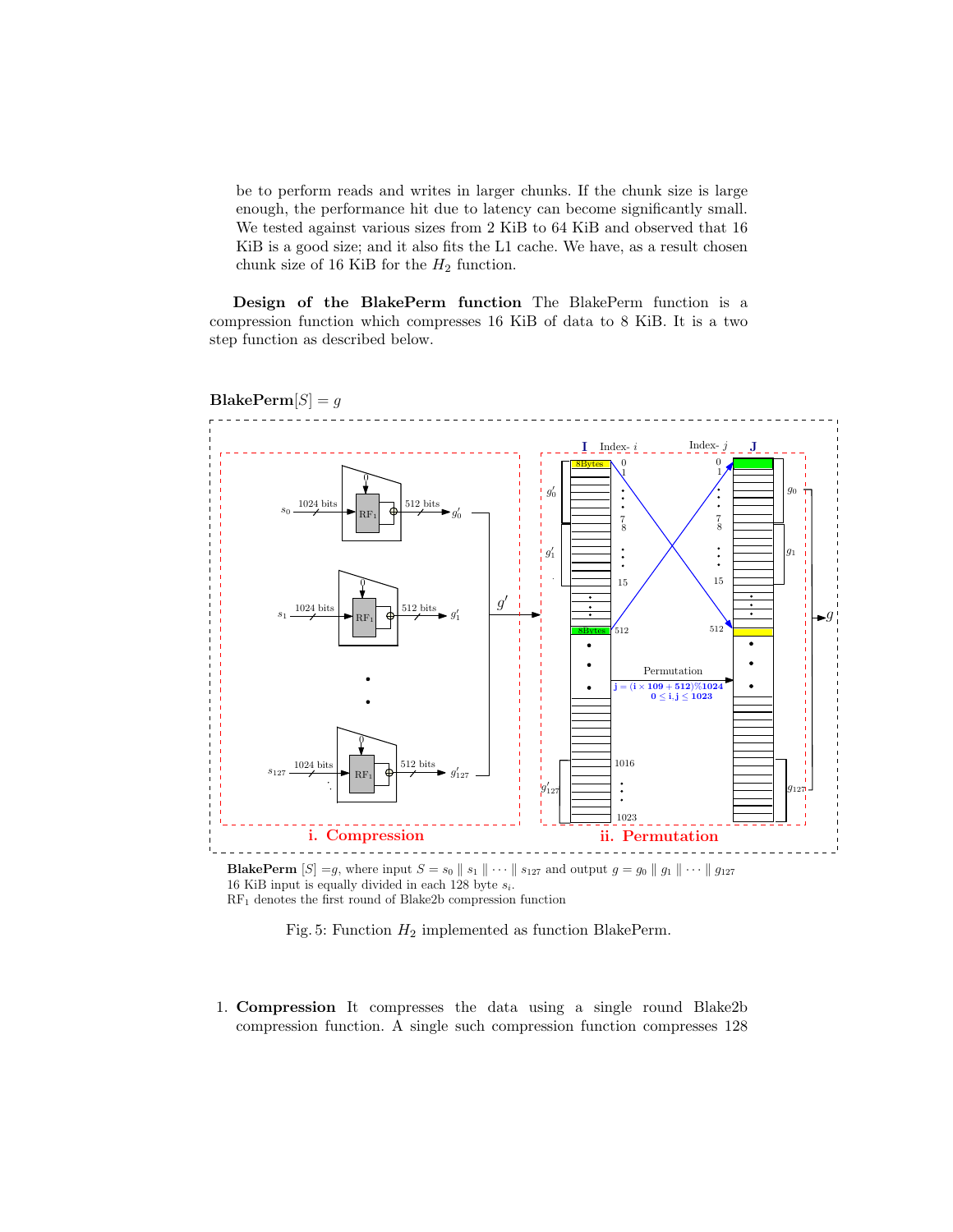bytes to 64 bytes, as a result we need 128 such functions to compress 16 KiB to 8 KiB.

2. Permutation A permutation layer is needed to mix the compressed data so that the bit-relations are spread evenly among the output bits over several rounds. Even though, any random permutation can be chosen in such a scenario, a permutation of the form: output  $O_i = (I_i \times A + B) \text{ mod } C$ was chosen, where  $0 \le I_i \le 1023$ . The values  $A = 109$ ,  $B = 512$  and  $C = 1024$  were chosen carefully after a series of experiments and diffusion tests. The permutation works on words of 8 bytes at a time, as a result the total addresses would be  $8192/8 = 1024$ . The value B = 512 is the number by which the overall permutation is cyclically rotated, it is half of the total size. The value of A is the most critical, even though the only requirement for a permutation is that A should be co-prime with C. The value of A strongly affects the overall characteristics and it needs to be carefully selected. It takes around 5 rounds for all the output bits to be fully affected by a single change in the input data. Since  $H_2$  function is sequentially applied hundreds of times, the function BlakePerm produces complete avalanche and is cryptographically strong.

#### 6.3 Parallelization

The design of Rig is sequential and therefore it is impossible to parallelize the overall implementation. As a result we chose to parallelize the  $H_1$  and  $H_2$  functions. The most critical function which affects the performance of the overall design is the  $H_2$  function. The optimized variant Rig [BlakeExpand, BlakePerm, Blake2b] takes an input of 16 KiB and compresses it using 128 Blake2b compression functions. These 128 operations can be done in parallel to improve the performance without affecting the overall sequential nature of  $Rig. H<sub>1</sub>$  can similarly be parallelized but it has negligible effect on the overall performance.

#### <span id="page-15-0"></span>6.4 GPU resistance

We designed Rig to have side-channel resistance, in pursuit of which we had to choose password-independent memory access patterns. Such memory-access patterns are harder to protect against GPU attacks. Modern GPUs have very strict requirements for memory accesses and very small cache sizes per core, as a result small random reads and writes dramatically reduce performance.

While designing  $H_2$  of Rig [BlakeExpand, BlakePerm, Blake2b], we chose a permutation which causes reads and writes at significantly varying distances. Combined with the bit-reversal permutation used in Rig at the iterative transformation phase, the overall design is hard to parallelize efficiently.

As the  $H_2$  function is pluggable, a new function can be easily added which performs small password-dependent memory accesses and make the design significantly GPU resistant. But, any such function would break the strict sidechannel resistance.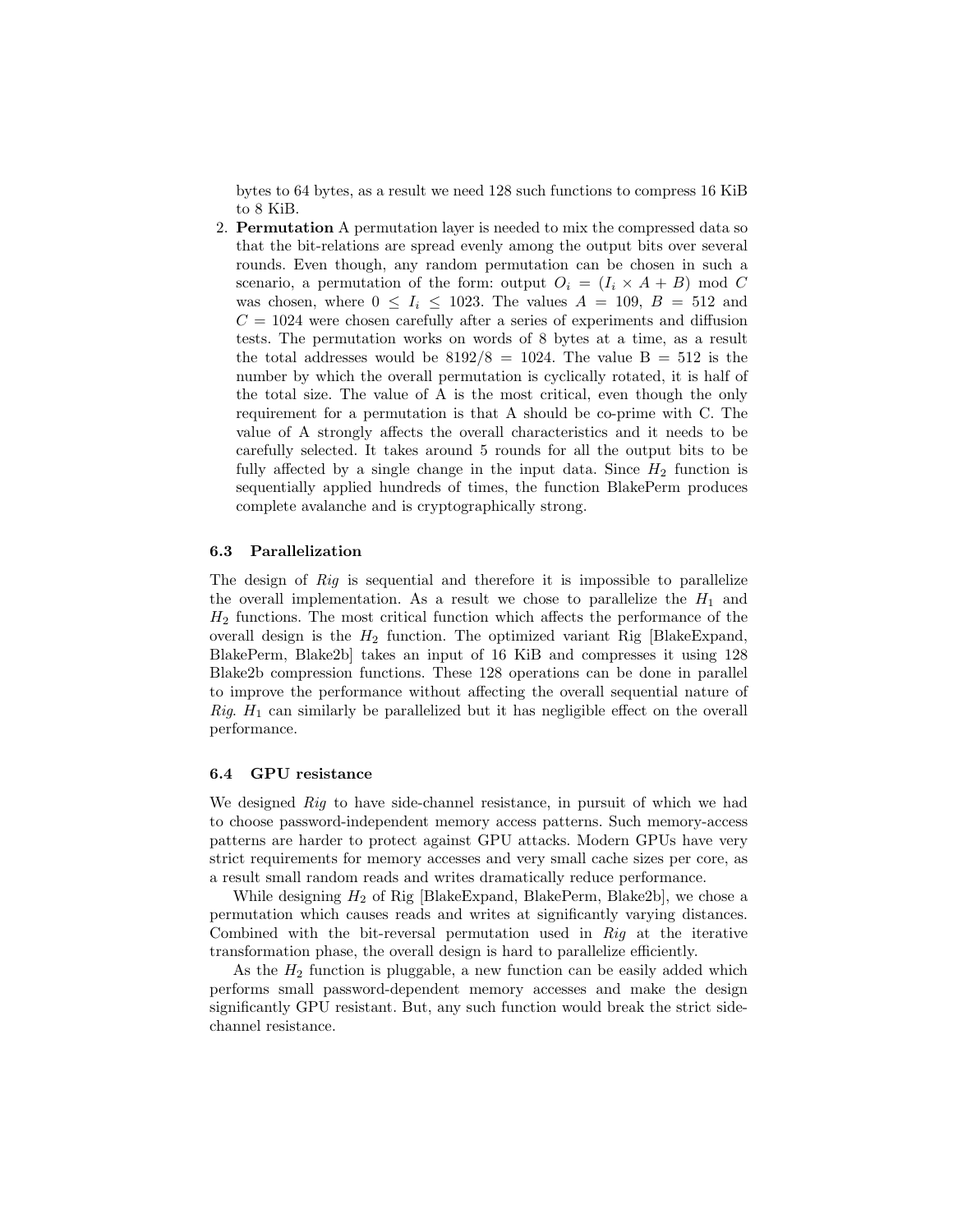#### <span id="page-16-0"></span>6.5 ASIC/FPGA resistance

The Rig construction is strictly sequential and is therefore non-parallelizable. The compression function  $H_2$  (BlakePerm) as explained above, can be parallelized. But, the size of the inputs and outputs (16 KiB to 8 KiB) which needs 128 parallel instances of Blake2b compression function is too large for implementations with a large number of simultaneous Rig instances.

Even though there can be a lot of possibilities of implementations with varying numbers of compression functions, the overall space requirement still remains high.

The biggest problem in case of ASIC resistance would however come from the memory latency and bandwidth of the DRAM needed for storage of the extremely large state (several hundred megabytes to a few gigabytes). Even though the compression functions consume less power because of their simplicity, the latency and very high memory bandwidth requirements would make parallel implementations on ASIC prohibitively expensive. For example, for a single instance of Rig [BlakeExpand, BlakePerm, Blake2b] having  $n = 4$  (5 memory passes), and 1 GiB of state, the bandwidth on a standard PC exceeds 7.37 GiB/s as shown in Table 2.

# 7 Performance analysis

The reference implementation of Rig has been done in C language on an Intel Core i7-4770 CPU with 16GB RAM at 2400 MHz. For the implementation of the first round of the compression function of Blake2b<sup>[1](#page-16-1)</sup> for the function  $H_2$ , we use AVX2 instructions. Specifically these AVX2 instructions are used to parallelize the implementation of first round G-function of Blake2b. The following tables (Table 1 and Table 2) show the performance figure in terms of 'memory hashing speed' and 'DRAM bandwidth' for different values of parameter  $n$  (number of iterations).

The reference implementation is available at: https://github.com/arpanj/Rig.

#### 7.1 Suggested parameters

The performance figures provided in Table 1 and Table 2 show that, as expected, the memory hashing speed for Rig [BlakeExpand, BlakePerm, Blake2b] is significantly higher than that of the strictly sequential variant.

Due to the wide spectrum of possible uses it is very difficult to suggest optimal values for parameters which suits every possible implementation scenario. However, we can suggest values for common applications. For the parameter 'n' (number of iterations) we suggest values higher than 3. This means that one should have at least four passes over memory (including setup phase). For some scenarios this may be increased to make low memory attacks prohibitively expensive.

<span id="page-16-1"></span><sup>&</sup>lt;sup>1</sup> The idea of using reduced-round Blake2b is inspired from [\[2,](#page-29-11) [6\]](#page-29-12).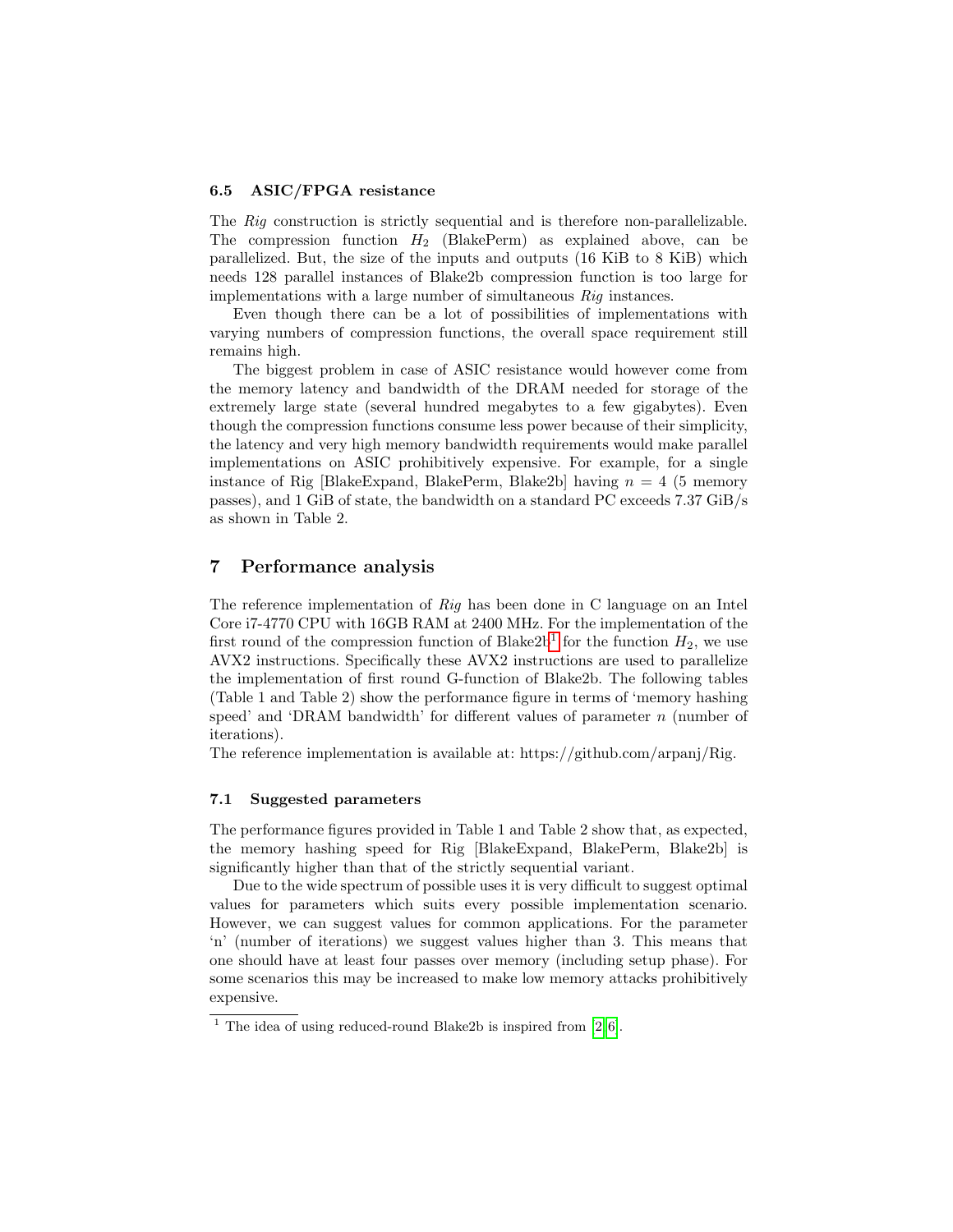<span id="page-17-0"></span>

Fig. 6: Performance of Rig (at different value of  $n$ ) and Scrypt.

The memory count value  $(m_c)$  would depend strongly on the requirement and the actual use-case. For a server client architecture where the clients are expected to have enough free RAM, the value can be set to use few tens of megabytes to a few hundred megabytes. In a mobile environment, this can be further reduced to allow for clients with smaller memories. In the case the algorithm is to be used as a proof-of-work test, large memory requirements of a few gigabytes combined with a large 'n' value can be set. It is important to keep 'n' high (as high as 6-10) in case the overall memory cost is very small.

The performance of Scrypt (with suggested parameters [\[13\]](#page-29-3)) and the results from Table 2 are depicted in Figure [6.](#page-17-0) The graph shows the memory processing rate when consumable memory to compute the password hash is fixed. The comparison shows that the memory consumption of Scrypt is comparatively small with time. Scrypt takes approximately 6 seconds for 512 MB memory while Rig at  $n = 2$  and  $n = 4$  takes approximately 0.389 seconds and 0.613 seconds respectively.

# 8 Security analysis

Rig satistifies the basic requirement of a non-invertible design for password hashing because of the following reasons: (i) the iterative use of underlying primitive, the (secure) cryptographic hash function and (ii) the initial hashing of password with random salt and other parameters and the final use of salt with chaining data. This makes recovering password from the hashed output quite challenging.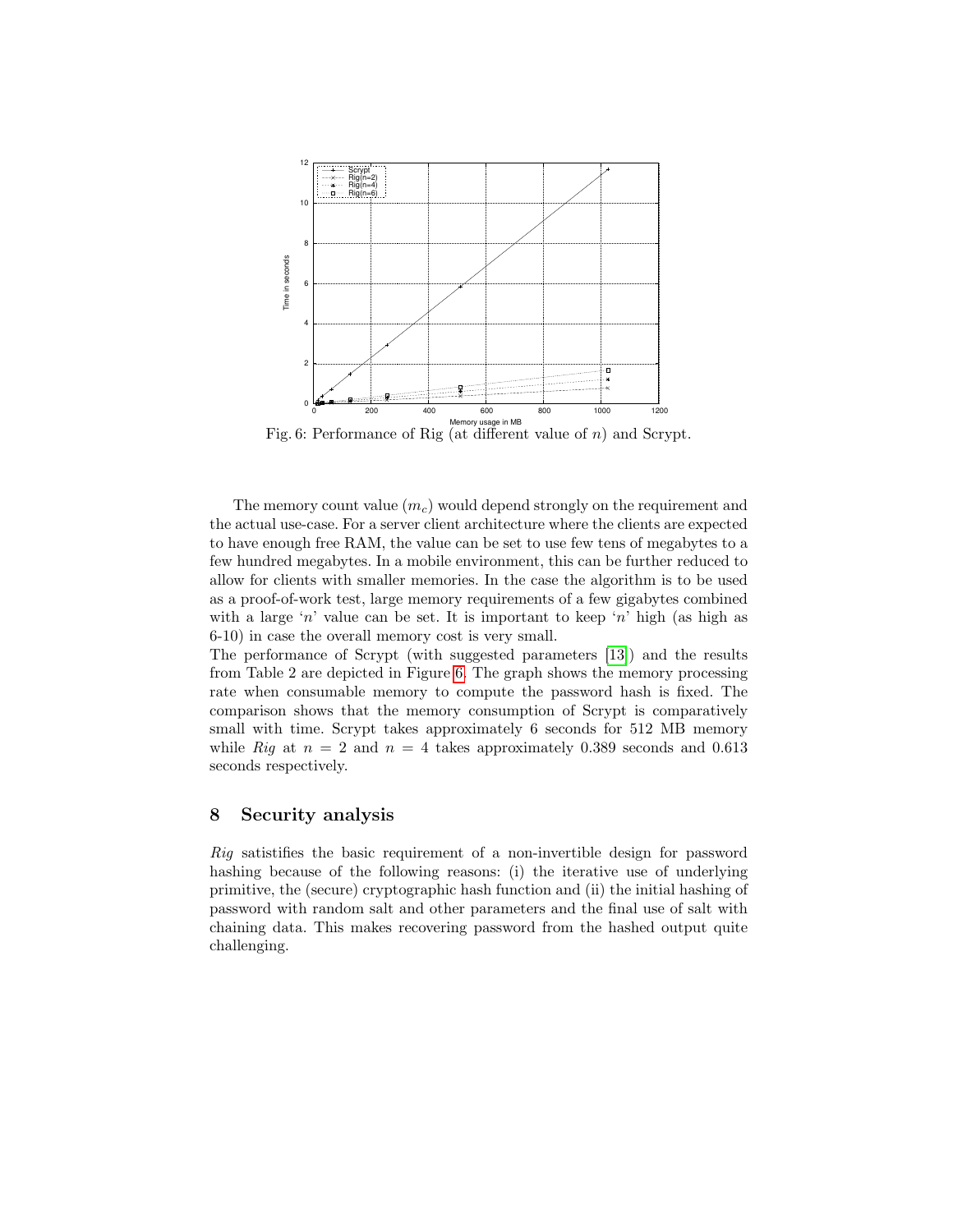Table 1: Performance of RIG [Blake2b, BlakeCompress, Blake2b]

| 1)RIG[Blake2b, BlakeCompress, Blake2b]:Memory Hashing Speed(MiB/s) |                                        |                                             |  |                                               |  |                                               |         |                                               |  |                                                  |  |                                                     |  |                                           |                                           |  |
|--------------------------------------------------------------------|----------------------------------------|---------------------------------------------|--|-----------------------------------------------|--|-----------------------------------------------|---------|-----------------------------------------------|--|--------------------------------------------------|--|-----------------------------------------------------|--|-------------------------------------------|-------------------------------------------|--|
| $ M \Rightarrow$                                                   |                                        |                                             |  | 15 M I                                        |  | 30 M I                                        |         | 60 M                                          |  |                                                  |  |                                                     |  | 120 M   240 M   480 M                     | 960 M                                     |  |
| $\ln =$<br>$n =$<br>$n =$<br>$n =$                                 |                                        | 2 <sub>1</sub><br>4<br>6<br>8<br>$\ln = 10$ |  | 681<br>383<br>268<br>211<br>174               |  | 684 I<br>383<br>270<br>210<br>173             |         | 663 I<br>381<br>267<br>210<br>170             |  | 675<br>388<br>275<br>212<br>173                  |  | 681<br>388<br>272<br>210<br>170                     |  | 674 I<br>391<br>258<br>201<br>174         | 659<br>392<br>270<br>209<br>170           |  |
| Memory Bandwidth (GiB/s)                                           |                                        |                                             |  |                                               |  |                                               |         |                                               |  |                                                  |  |                                                     |  |                                           |                                           |  |
| $\ln =$<br>n<br>n<br>n<br>n                                        | $=$<br>$=$<br>$=$<br>$\qquad \qquad =$ | 2 <sup>1</sup><br>4<br>6<br>8<br>10         |  | $3.552$ 1<br>3.596<br>3.638<br>3.740<br>3.826 |  | $3.566$  <br>3.595<br>3.665<br>3.731<br>3.789 | $\perp$ | $3.458$  <br>3.575<br>3.624<br>3.736<br>3.721 |  | $3.517 \mid$<br>3.642<br>3.737<br>3.758<br>3.796 |  | $3.551$ $\perp$<br>3.640<br>3.693<br>3.728<br>3.737 |  | 3.515<br>3.666<br>3.500<br>3.562<br>3.811 | 3.436<br>3.677<br>3.666<br>3.707<br>3.736 |  |

Table 2: Performance of RIG [BlakeExpand, BlakePerm, Blake2b]

-------------------------------------------------------------------- |2)RIG[BlakeExpand, BlakePerm, Blake2b]:Memory Hashing Speed(MiB/s)| -------------------------------------------------------------------- | M => | 64 M | 128 M | 256 M | 512 M | 1 GiB | 2 GiB | 4 GiB | -------------------------------------------------------------------- | n = 2 | 1377 | 1345 | 1307 | 1326 | 1315 | 1312 | 1318 | | n = 4 | 858 | 846 | 829 | 845 | 835 | 838 | 833 | | n = 6 | 621 | 621 | 617 | 618 | 606 | 610 | 619 | | n = 8 | 500 | 485 | 481 | 490 | 485 | 489 | 489 | | n = 10 | 403 | 398 | 399 | 402 | 404 | 404 | 402 | -------------------------------------------------------------------- | DRAM Memory Bandwidth (GiB/s) | -------------------------------------------------------------------- | n = 2 | 6.728 | 6.575 | 6.389 | 6.478 | 6.429 | 6.412 | 6.439 | | n = 4 | 7.547 | 7.441 | 7.295 | 7.431 | 7.347 | 7.374 | 7.329 | | n = 6 | 7.888 | 7.898 | 7.847 | 7.858 | 7.709 | 7.750 | 7.873 | | n = 8 | 8.309 | 8.070 | 8.003 | 8.152 | 8.072 | 8.123 | 8.126 | | n = 10 | 8.282 | 8.179 | 8.205 | 8.251 | 8.291 | 8.293 | 8.265 | ------------------------------------------------------------------- n = no. of iterations, performance figures averaged over 20-iterations.

Another important point is the simple, sequential and symmetric design of the scheme. The simplicity makes it easy to understand and sequential design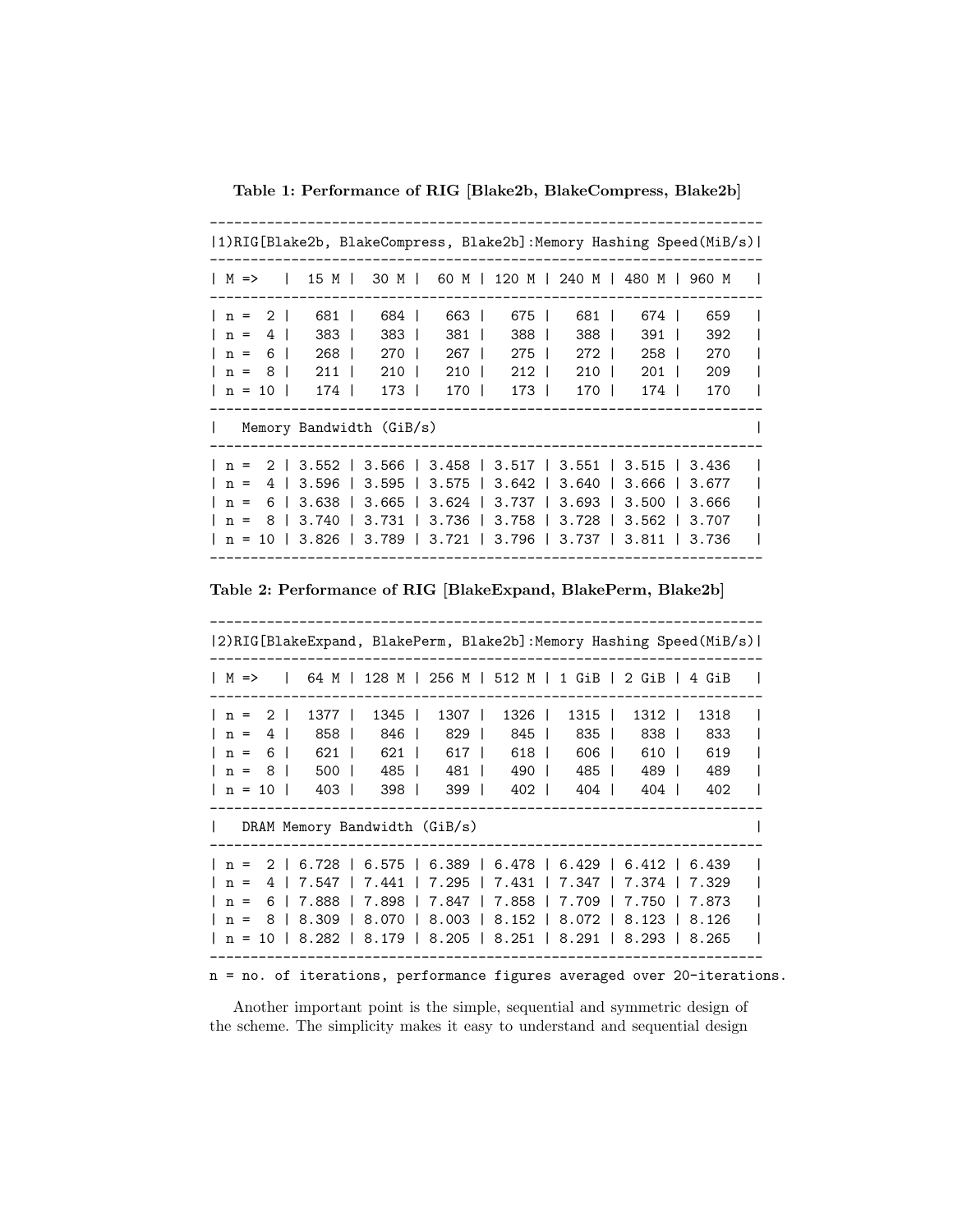makes the parallel implementation hard and prevents significant speed up by the use of multiple processing units.

Flexibility of the design and the independence of the selection of memory parameter from time parameter makes it unique from existing constructions.

#### 8.1 Resistance against low memory attack

Attacker's approach An attacker running multiple instances of Rig may try to do the calculations using smaller part of the memory (low memory) or almost no-memory (memory-free) to reduce the memory cost per password guess. This approach may allow parallel implementations of independent password guesses, utilizing almost all the available processing cores. This may not give advantage over single password hash computation but may increase the overall throughput of password guessing as compared to the legitimate implementation of the algorithm. Next we explain how feasible the low-memory or memory-free attack approach is, from the attacker's point of view.

Attack scenario Varying the required storage values We emphasize that the goal of analyzing the complexity of low memory attack is to show the approximate impact on the overall processing cost to implement the algorithm Rig. Our construction needs to store two arrays a and k as shown in Figure [1.](#page-5-0) Therefore we try to compute the time complexity when most of these array values are not stored. The cost of calculation for the values of array a are dominated by the cost of array  $k$ . Therefore, for the simplicity of the evaluation we consider the calculation cost for array k.

To vary the required storage at each iteration, we assume that we store t consecutive values,  $0 \le t \le m-1$ , of both the arrays at iterative transformation phase. This assumption is without loss of generality as we can easily calculate the index value of array  $k$  from the bit reversal permutation explained in section [2.](#page-3-0) We also store the hash chaining values after each iteration.

Effect of bit-reversal permutation on low memory scenario We use the bit-reversal permutation to shuffle the access of the array  $k$ . The effect of this yields exponential complexity for the low memory scenario. This is because at every step we update the values of array  $k$  and each updated value depends on all previous values. Let at iteration i,  $1 \leq i \leq n$ ,  $k[j], 0 \leq j \leq m-1$ , is the required value that is not stored. Then we need to compute the value  $k[i]$  at all previous  $i-1$  iterations and as the access was not sequential, it is difficult to calculate the exact complexity. Hence, we compute the expected time complexity of a password hashing for memory constrained scenario.

Low memory attack complexity: The algorithm  $Rig$  can be computed with time complexity  $O((n + 1)mr)$  and space complexity  $O(m)$  where  $2m$  is the required number of stored values,  $n$  is the number of iterations used and  $r$  is the number of rounds. An attacker using reduced memory storage (i.e., 0 to  $m-2$  stored values) will require a time complexity of  $O(r \times m^{n+1})$  for a single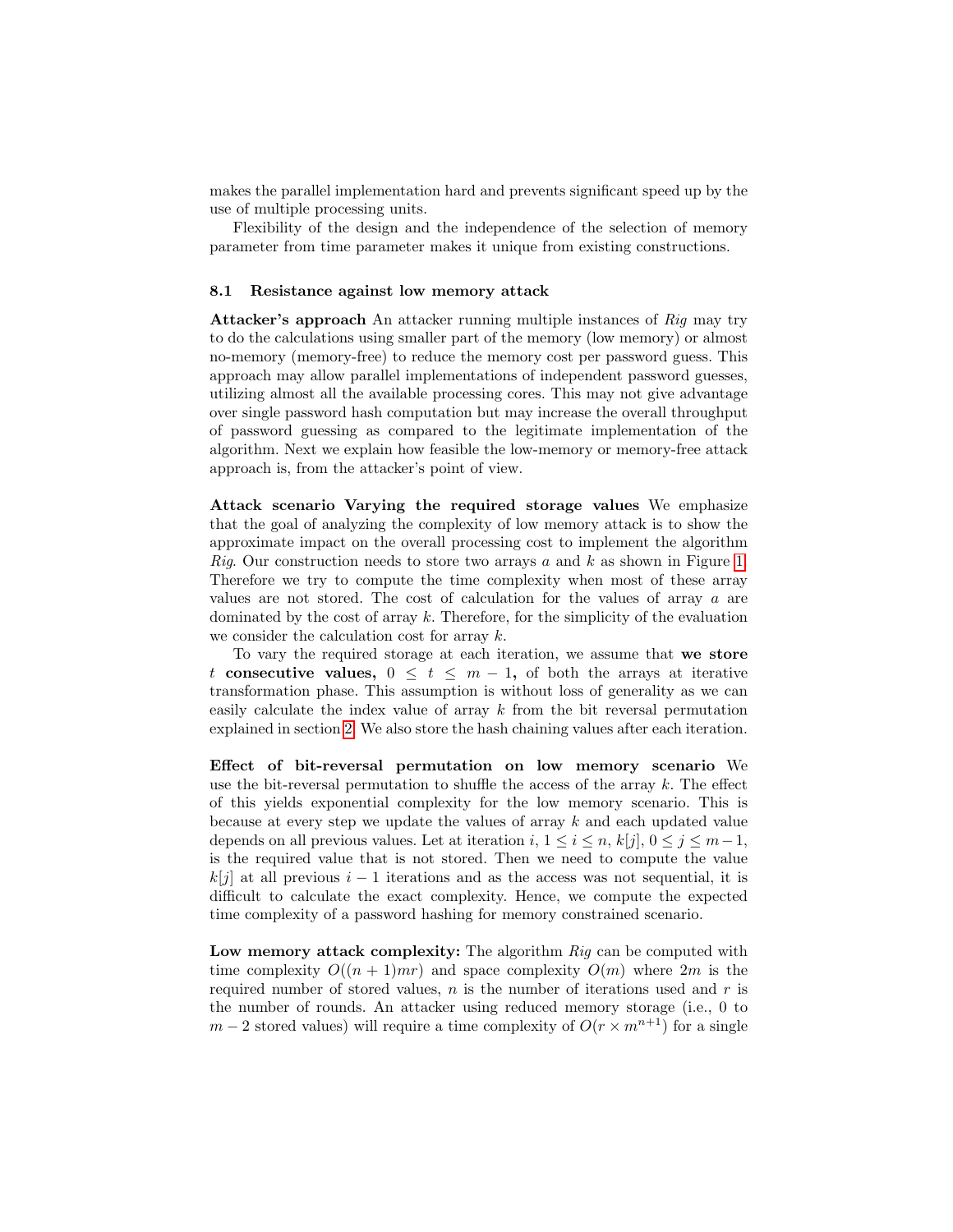password computation.

Analysis of low memory attack complexity For the legitimate implementation of the algorithm, Rig, we need to store  $m = 2^{m_c}$  values of arrays a and k which are created at the setup phase and repeatedly accessed and updated at each iteration  $i$  of the iterative transformation phase (see Figure [1\)](#page-5-0). Our goal is to analyse the extra cost incurred when we do not store the array values, and calculate them on the fly at each iteration i where  $1 \leq i \leq n$ . Specifically, we analyze the time complexity by varying the possible storage (0 to  $m$ ) of the array values. At each iteration  $i$  of the iterative transformation phase, we apply bit reversal permutation (Algorithm 1) on  $m$  indices of the array k which we denote by  $(1, 2, \dots, m) \rightarrow (br[0], br[1], \dots, br[m-1])$  and access the output of the permutation sequentially. It is easy to calculate this permutation for all n-iterations in advance. We calculate the overall cost of password hashing depending on whether a value of array k, let,  $k[br[i]]$ ,  $0 \leq j \leq m-1$  is stored or not. As mentioned before, to compute the complexity we store first t consecutive values of array k (where  $0 \leq t \leq m-1$ ) that are required for corresponding hash calculations at iterative transformation phase. We also store the hash chaining values after each iteration except the last one, i.e., if the implementation uses *n*-iterations then we store  $n - 1$  such values. Figure [7](#page-21-0) shows the graphical view of the low memory scenario with an example where we store two consecutive values of the arrays required for corresponding hash calculations, shown in red. Other  $m-2$  values that are calculated on the fly and the corresponding hash calculations are shown in green. The general approach is explained below.

We apply the law of total expectation to estimate the expected running time for a password hashing, conditioning on the indices of the array  $k$ . This is because the calculation cost is very high when we do not store the values of required indices of  $k$  and is the most influential parameter in the overall attack complexity. Therefore, we calculate the probability of a value at a particular index of array  $k$  of being stored when we assume  $t$  consecutive values are stored. We also calculate the probability of a value at an index not being stored when  $(m - t)$  values are not stored. Further, in case a specific index of array k is not stored, then we estimate the expected cost to evaluate this element at each iteration i.

We know that the total required indices are m for the array k. Out of these m values, we store t values while the remaining  $m - t$  values are not stored. Therefore, the probability of a stored and not-stored index is given by

$$
\mathbf{Pr}[\text{a value of an index is stored }] = \frac{t}{m}
$$

$$
\mathbf{Pr}[\text{ a value of an index is not stored }] = \frac{m-t}{m}
$$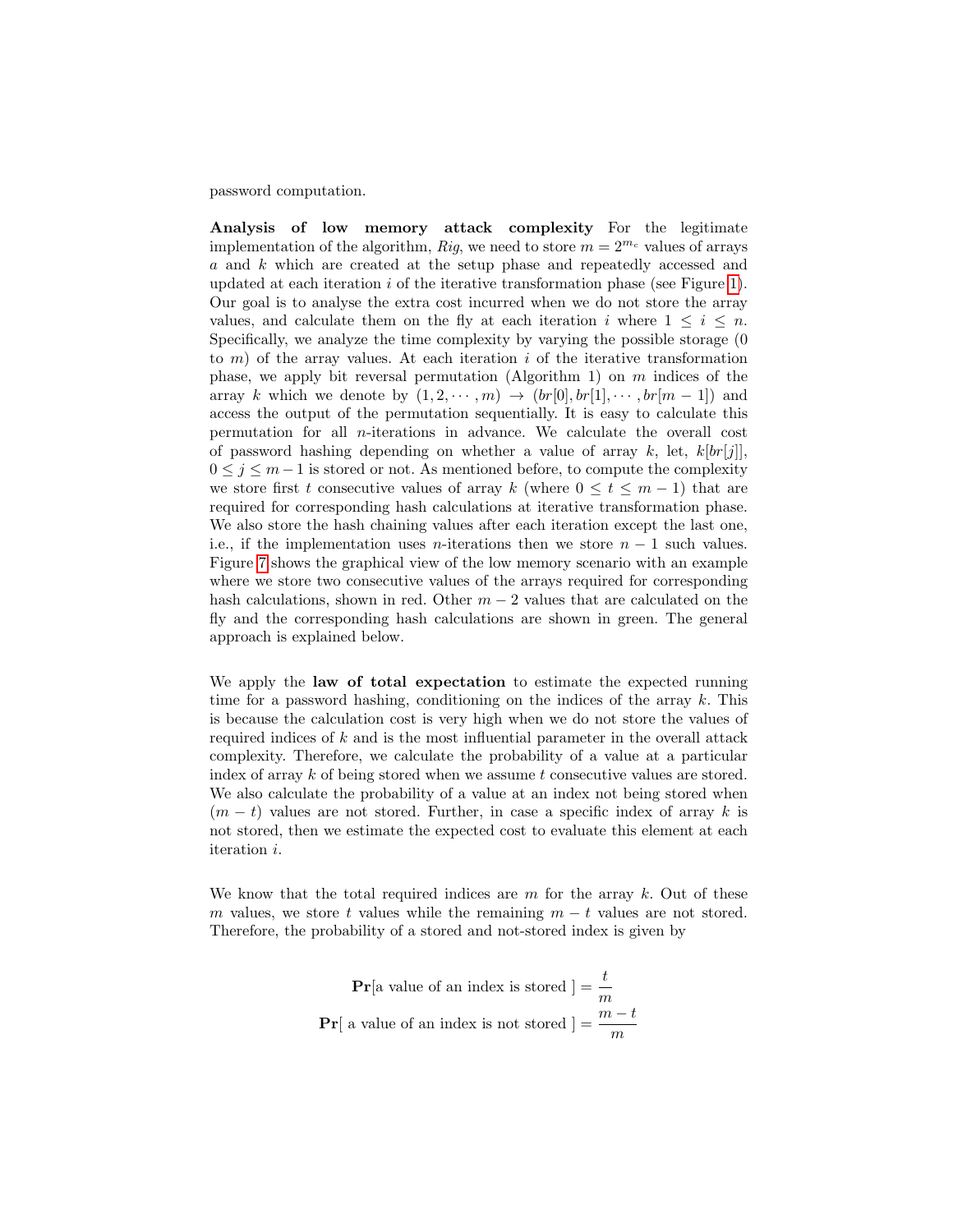For  $t = 2$  we store only 2 values and  $m-2$  values are remained un-stored. Then, the above probabilities are  $\frac{2}{m}$  and  $\frac{m-2}{m}$  respectively as shown in Figure [7.](#page-21-0)

<span id="page-21-0"></span>

<sup>∗</sup>Note: k[br[i]] : is the ith index of array k obtained from bit reversal permutation

Here in this example figure we store  $t = 2$  consecutive memory for corresponding hash calculation shown in red  $(m-2)$  not stored values are shown in green

Fig. 7: Graphical representation of the calculation for the low memory complexity of Rig.

To apply the law of total expectation we apply the following concept. At the setup phase we perform m hash calculations to store m values of array  $k$ . Therefore, for these m calculations the complexity of the setup phase is  $O(m)$ . In our construction, at each iteration  $i, 1 \leq i \leq n$ , we access the values that are calculated at the previous iteration  $i - 1$ , i.e., every next value is dependent on its previous value. Therefore at the first iteration of iterative transformation phase, if we need to access an element of array  $k$  that is not stored, we need to perform maximum  $m$  calculations of setup phase for that value. Therefore, at iteration  $i = 1$  the total cost of calculation is  $(m - t) \times O(m) = O(m^2)$  (as maximum m calculations are required for all  $m - t$  not stored values). Similarly, at iteration  $i = 2$ , for all  $m - t$  not stored values of array k it is required to calculate maximum  $m$  hashes of setup phase to generate the initial values. Then it is required to check when those values were updated at  $i = 1$ . At  $i = 1$ , the maximum calculations are:  $(m - t) \times O(m) = O(m^2)$ , and similarly at  $i = 2$ the total calculations are:  $(m - t) \times O(m^2) = O(m^3)$  and so on. This way we estimate the cost of calculation after each iteration of iterative transformation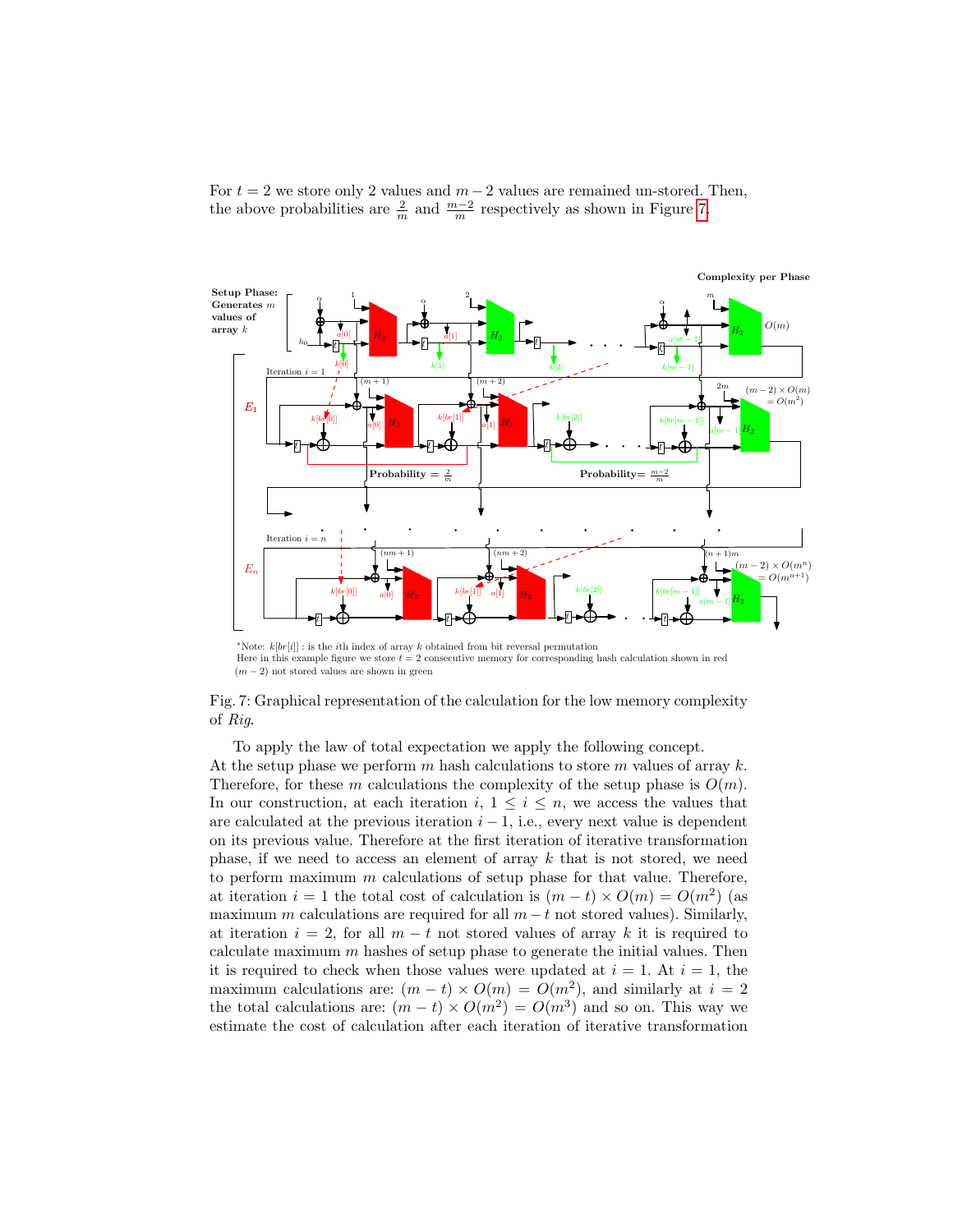phase shown in Figure [7](#page-21-0) as 'Complexity per phase'. Now at each iteration we estimate the expected cost of calculation for each value  $k[br[j]]$  of array k where  $0 \leq j \leq m-1$ . We denote the expected cost at iteration i as  $E_i$ . If a value is already stored then the expected cost of calculation, i.e., E(cost when value is stored)=1 but if the value is not stored then the expected cost will be the complexity till the previous iteration as the required value is dependent on all its previous values. So the expectation at each iteration is as follows:

$$
E_1 = \sum_{j=0}^{m-1} Pr[\text{ value at } k[br[j]] \text{ is stored }] \times [\text{ cost of calculation when } k[br[j]] \text{ is stored }]
$$
  
+  $Pr[\text{ value at } k[br[j]] \text{ is not stored }] \times E[\text{ cost of calculation } k[br[j]] \text{ is not stored }]$   
=  $\sum_{j=0}^{m-1} \left(\frac{t}{m} + \left(\frac{m-t}{m}\right) \times O(m)\right)$   

$$
E_2 = \sum_{j=0}^{m-1} Pr[\text{ value at } k[br[j]] \text{ is stored }] \times [\text{ cost of calculation when } k[br[j]] \text{ is stored }]
$$
  
+  $Pr[\text{ value at } k[br[j]] \text{ is not stored }] \times E[\text{ cost of calculation } k[br[j]] \text{ is not stored }]$   
=  $\sum_{j=0}^{m-1} \left(\frac{t}{m} + \left(\frac{m-t}{m}\right) \times O(m^2)\right)$   
...  
...  
...  
...  

$$
E_n = \sum_{j=0}^{m-1} Pr[\text{ value at } k[br[j]] \text{ is stored }] \times [\text{ cost of calculation when } k[br[j]] \text{ is stored }]
$$
  
+  $Pr[\text{ value at } k[br[j]] \text{ is not stored }] \times E[\text{ cost of calculation } k[br[j]] \text{ is not stored }]$   
=  $\sum_{j=0}^{m-1} \left(\frac{t}{m} + \left(\frac{m-t}{m}\right) \times O(m^n)\right)$   
The total cost *E* after *n*-iterations:

$$
E = m + E_1 + E_2 + \dots + E_n
$$
  
=  $m + \sum_{j=0}^{m-1} \left( \frac{t}{m} + \left( \frac{m-t}{m} \right) \times O(m) \right) + \sum_{j=0}^{m-1} \left( \frac{t}{m} + \left( \frac{m-t}{m} \right) \times O(m^2) \right) + \dots$   
 $\dots + \sum_{j=0}^{m-1} \left( \frac{t}{m} + \left( \frac{m-t}{m} \right) \times O(m^k) \right) + \dots + \sum_{j=0}^{m-1} \left( \frac{t}{m} + \left( \frac{m-t}{m} \right) \times O(m^n) \right)$   
=  $m + nt + \left( \frac{m-t}{m} \right) \sum_{t=0}^{m-1} [O(m) + O(m^2) + \dots + O(m^n)]$   
=  $m + nt + \left( \frac{m-t}{m} \right) O(m^{n+1})$ 

Conditioning on the values of  $t$  we get the following complexities.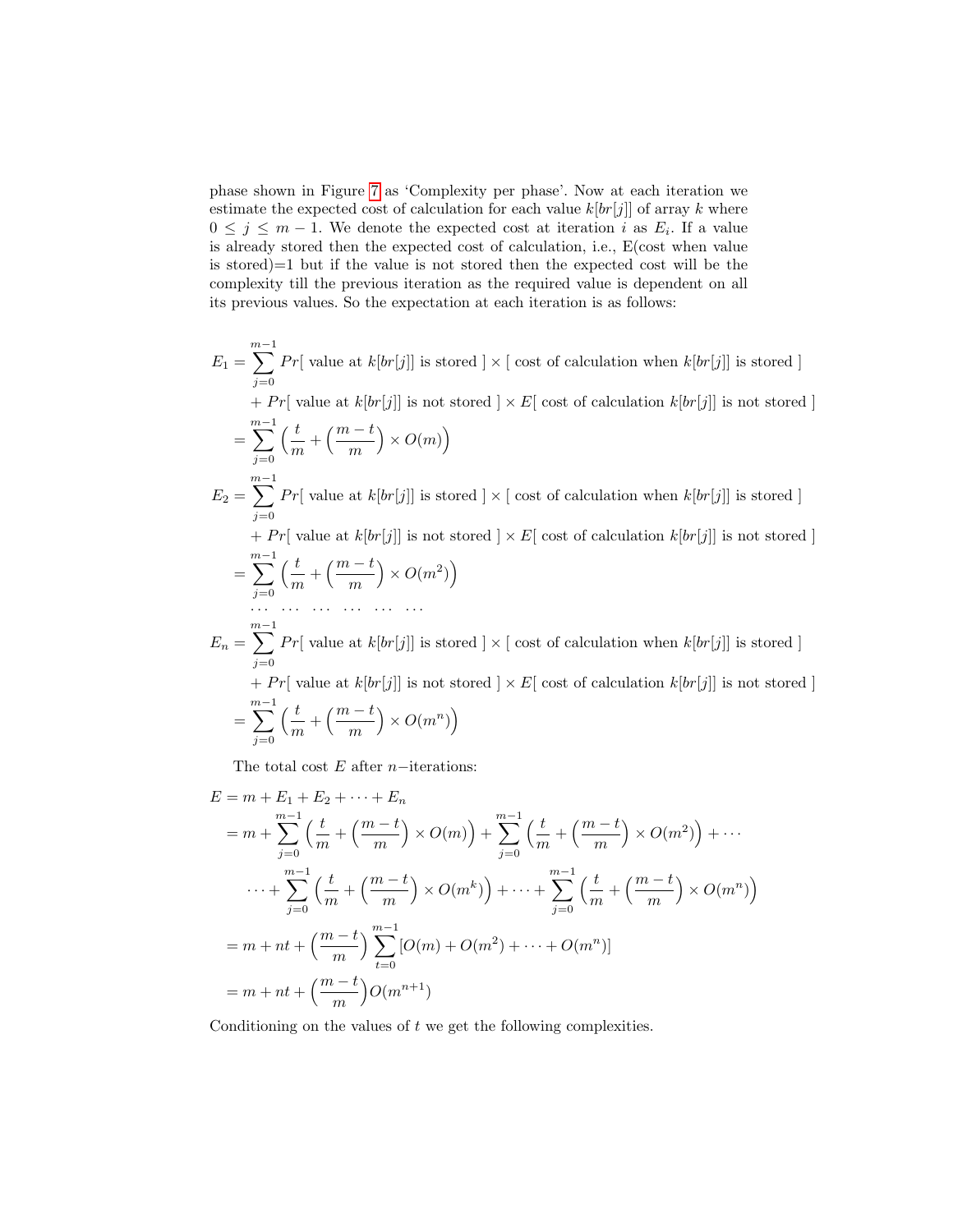**Case (i)**:  $t = 0$  implies the case of memory-free attack where the attacker does not use any memory.

The expected cost is  $=m+O(m^{n+1})\equiv O(m^{n+1})$ 

Repeating for *r*-rounds, the complexity of the attack is  $O(r \times m^{n+1})$ . **Case (ii)**: When  $1 \le t \le m-1$ , i.e. the case when the attacker stores some of the memories.

The expected cost is 
$$
=\left(\frac{m-t}{m}\right)O(m^{n+1}) \equiv O(m^{n+1})
$$

Repeating for *r*-rounds, the complexity of the attack is  $O(r \times m^{n+1})$ **Case (iii)**:  $t = m$  implies the legitimate implementation of the algorithm.

The complexity is  $= m + nm \equiv O(n + 1)m$ 

Repeating for r-rounds, the complexity is  $O(n+1)mr$ .

Therefore, the memory-free attack complexity of Rig is  $O(r \times m^{n+1})$  where r is the number of rounds.

#### 8.2 Resistance against collision attack

In the design of  $Rig$  (see Figure [8\)](#page-24-1) we define three different functions,  $H_1, H_2$  and  $H_3$ . The input of  $H_1$  is x where x is the concatenation of password, 64-bit value of password length, salt, 64-bit value of salt length, 64-bit value of n (number of iterations) and 64-bit value of the output length of password hash. The output of  $H_1$  is  $\alpha$ . The function  $\mathcal{H}_2$  signifies the repetitive computation of function  $H_2$ at setup phase and iterative transformation phase (see Figure [1\)](#page-5-0) and generates the output  $c$  which is the output of iterative transformation phase. Therefore the inputs of  $\mathcal{H}_2$  are  $\alpha$ ,  $m_c$  and  $n$ , where  $m_c$  is the number of memory count and  $n$ , the number of iterations used. Finally  $H_3$  takes the concatenation of a 64-bit value which is the function of  $m_c$  and n, output of  $\mathcal{H}_2$ , the value salt and 64-bit value of  $2^{m_c}$  and produces the output of password hash. Here we are considering round  $r = 1$  (w.l.o.g). This is because, different values of round, say r and r' implies collision of  $H_3$ .

<span id="page-23-0"></span>Theorem 1. Collision for Rig means

- *i.* collision for  $H_1$ , or
- **ii.** collision for  $\mathcal{H}_2$  when  $\alpha \neq \alpha'$  and  $(m_c, n) = (m'_c, n')$  for two different  $password$  hash computations, where  $m_c = m_c' =$  the memory count and  $n = n' = number of iterations, or$
- iii. collision for  $H_3$ .

Proof. We analyse the collision of Rig with five possible cases as shown in Figure [9.](#page-25-0) Specifically, we include all possible conditions that results in collision of  $H_1$  or collision of  $H_2$  or collision of  $H_3$  which implies the overall collision of Rig.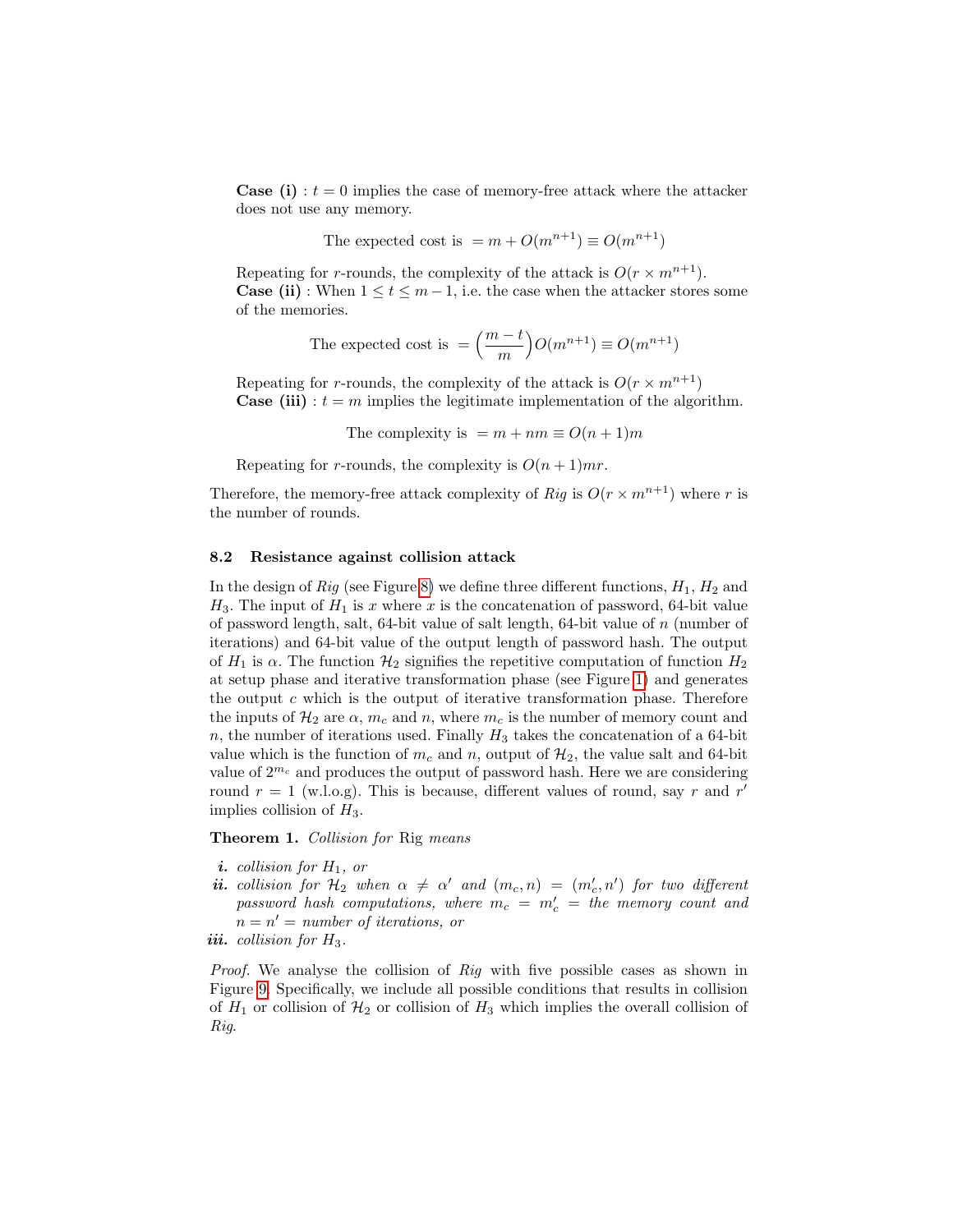<span id="page-24-1"></span>

Fig. 8: Rig[ $H_1$ ,  $H_2$ ,  $H_3(x, m_c, n, s)$ , where  $\mathcal{H}_2$  signifies repetitive use of  $H_2$ .

- CaseI. Collision Rig  $[H_1, H_2, H_3]$  if  $(s, m_c, n) = (s', m'_c, n') \implies$  Collision  $H_1$ : The construction of Rig is such that if we get collision at  $H_1$  for two different inputs say, x and x' and if  $(s, m_c, n) = (s', m'_c, n')$  then it implies collision of  $\mathcal{H}_2$  which implies collision at  $H_3$ , i.e., collision of Rig  $[H_1, H_2, H_3]$ .
- CaseII. Collision Rig  $[H_1, H_2, H_3]$  if  $(s, m_c, n) = (s', m'_c, n')$  and  $\alpha \neq \alpha' \implies$ Collision  $\mathcal{H}_2$ : For two different inputs  $x, x'$  if  $\alpha \neq \alpha'$  then collision of  $\mathcal{H}_2 \implies$ collision of  $H_3$  when  $(s, m_c, n) = (s', m'_c, n')$  for respective inputs.
- CaseIII. Collision Rig  $[H_1, H_2, H_3]$  if  $(s, m_c, n) = (s', m'_c, n')$ ,  $\alpha \neq \alpha'$  and  $c \neq c' \implies$ Collision  $H_3$ : For two different inputs  $x, x'$  if  $\alpha \neq \alpha'$  and  $c \neq c'$  and if  $(s, m_c, n) = (s', m'_c, n')$  then collision Rig  $[H_1, H_2, H_3] \Longrightarrow$  collision  $H_3$ , i.e., collision is due to  $H_3$ .
- CaseIV. Collision Rig  $[H_1, H_2, H_3]$  if  $(s, m_c, n) \neq (s', m'_c, n') \implies$  Collision  $H_3$ : For two different inputs x, x' if  $\alpha \neq \alpha'$  and  $c \neq c'$  and if  $(s, m_c, n) \neq (s', m'_c, n')$ then collision Rig  $[H_1, H_2, H_3] \implies$  collision  $H_3$ .
- CaseV. Collision Rig  $[H_1, H_2, H_3]$  if  $x = x'$  and  $m_c \neq m'_c \implies$  Collision  $H_3$ : For two different password hash calculations if  $m_c \neq m'_c$  for the same input x then collision of Rig  $[H_1, H_2, H_3]$  is for collision at  $H_3$ .

Therefore these five cases describe how collisions of  $\overline{R}i\overline{q}$  implies collision of  $H_1$ or  $\mathcal{H}_2$  or  $H_3$ . Hence  $Rig$  is collision resistant if  $H_1$  or  $\mathcal{H}_2$  or  $H_3$  are collision resistant. resistant.

<span id="page-24-0"></span>8.2.1 Instantiation of Rig  $[H_1, H_2, H_3]$  for reference implementations Collision resistance of Blake2b: For our reference implementation we use Blake2b. This choice is motivated for several reasons. Blake2b is an improved version of Blake which is one of the finalists of SHA-3 competition. Further, in terms of speed of hashing, it among the most efficient hash functions in the SHA-3 competition. The significant differences between Blake and Blake2b are that Blake2b uses fewer rounds (12 instead of 16), provides optimized (in terms of speed) rotations in G-function, uses fewer constants (8 word constants instead of 24). It is mentioned in [\[4\]](#page-29-13) that, "Based on the security analysis performed so far, and on reasonable assumptions, it is unlikely that 16 rounds are meaningfully more secure than 12 rounds". Despite several years of cryptanalysis there are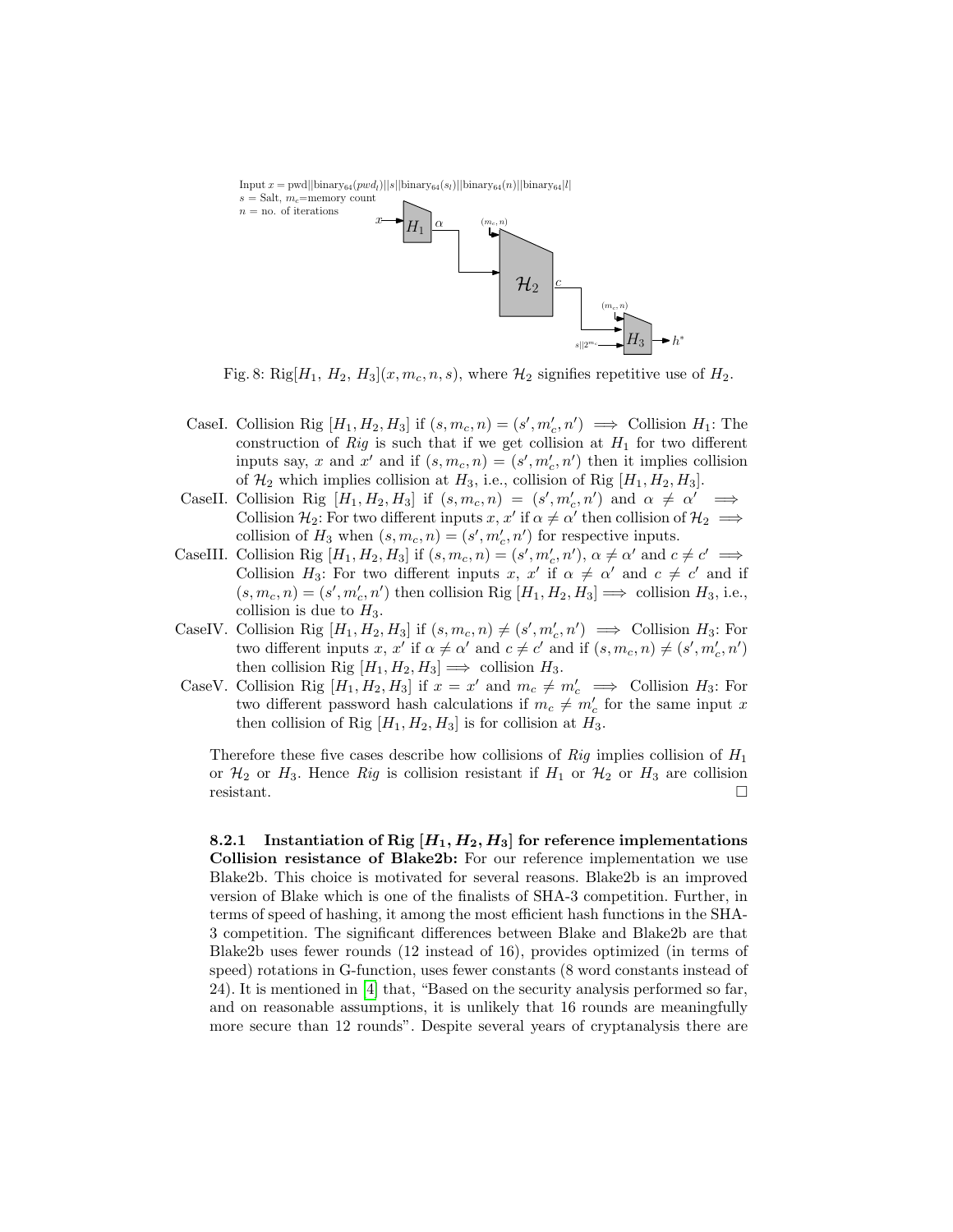no significant attack on Blake. A recent paper cryptanalyzing Blake2b is [\[7\]](#page-29-14) shows that no collision or preimage attacks exist against Blake2b. In fact, the best differential against Blake2b covers 3.5 rounds and has a complexity of 2 <sup>480</sup>. Therefore Blake2b is quite secure against collision and preimage attacks, properties which we need in our design. For further details on attacks on compression function and permutation of Blake2b, we refer the reader to [\[7\]](#page-29-14). Hence, the use of full round Blake2b is enough to claim security of our construction against attacks utilizing collisions or preimages of the underlying hash function.

<span id="page-25-0"></span>

Fig. 9: Five cases showing collisions for Rig  $[H_1, H_2, H_3]$ .

#### – Rig [Blake2b, BlakeCompress, Blake2b]

**Instantiation of**  $H_1$  **and**  $H_3$  **with Blake2b:** We use full round Blake2b for the functions  $H_1$  and  $H_3$ . We need collision resistance of both the functions for the security of Rig. Use of Blake2b allows us to claim collision resistance of  $H_1$  and  $H_3$  [\[7\]](#page-29-14).

**Instantiation of**  $H_2$  **with BlakeCompress:** The function  $\mathcal{H}_2$  as shown in Figure [8](#page-24-1) signifies the repetitive computations of the function  $H_2$  and inputs of  $\mathcal{H}_2$  are  $\alpha, m_c, n$ . Theorem [1](#page-23-0) shows that collision of  $\mathcal{H}_2$  implies collision of *Rig* only if  $H_1$  gives two distinct outputs say,  $\alpha, \alpha'$  for two different inputs  $x \neq x'$  while corresponding values  $(m_c, n) = (m'_c, n')$ . We use first round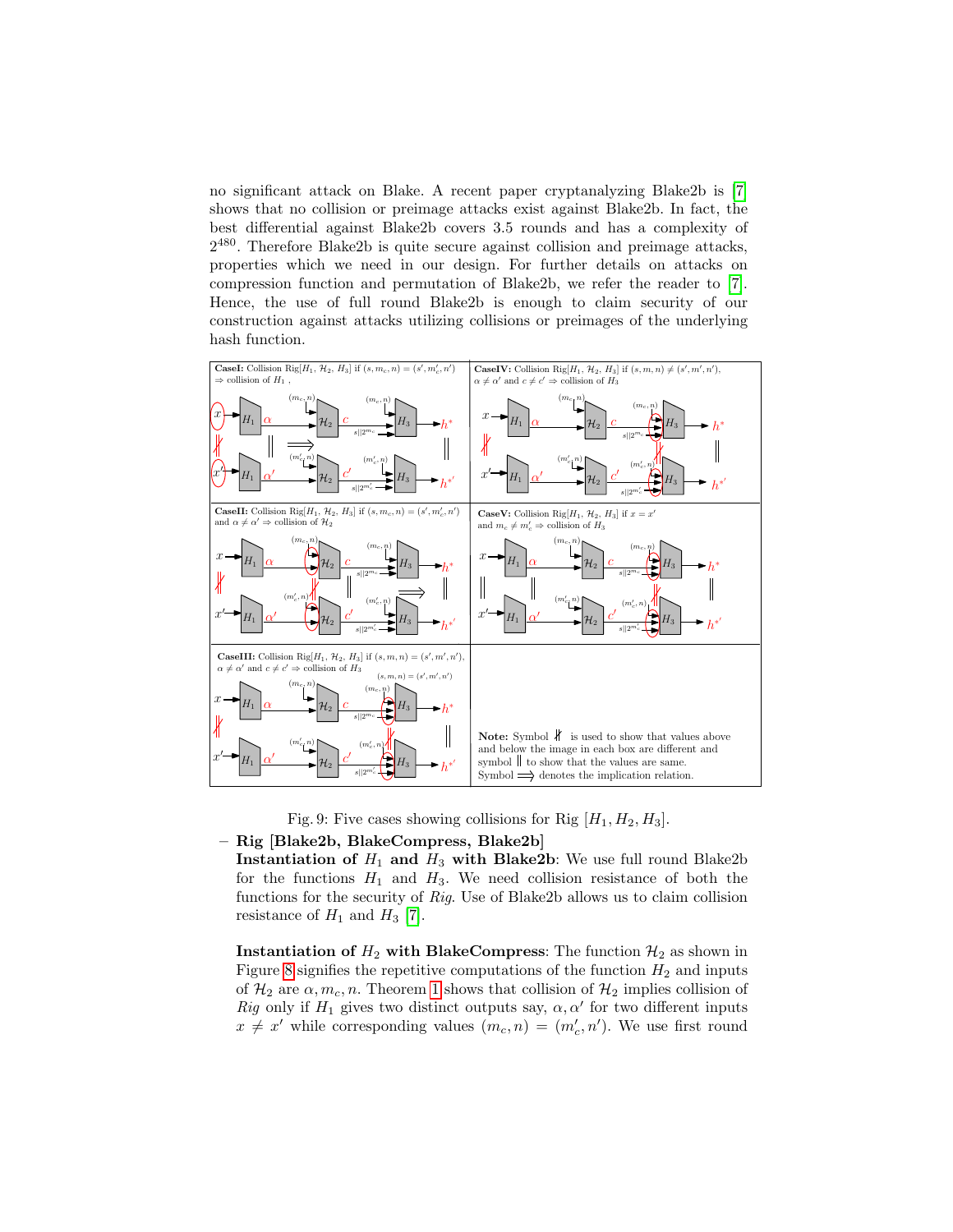of Blake2b compression function for the implementation of  $H_2$  as shown in Figure [2.](#page-11-0)

For finalization phase we omit the feed-forward xor'ing as explained in Blake2b (see Figure [3\)](#page-12-0). This choice of implementation is to improve the performance, but it does not preserve the onewayness as there is no feedforward xor'ing. In this case it would appear that backward calculation is easy as  $H_2$  computation is then reversible. But due to the design of  $Rig$  it is very difficult to perform these backward computations as input values of  $H_2$  are arrays  $a$  and  $k$  and depends on their values at previous iteration (see Figure [1\)](#page-5-0). Therefore, we only have the freedom to guess the values of array  $a$  and  $k$  to move backward with reverse calculation for the last iteration, say  $i = n$ . Last iteration n will fix the values of iteration  $(n - 1)$  as values are dependent. So we lose the freedom of guessing the values from iteration  $(n-1)$  and onwards and the backward computations become hard. Hence omitting the feed forwardness can compromise the onewayness but the design of the scheme provides no security loss. Now consider two distinct inputs of  $\mathcal{H}_2$  as  $\alpha = H_1(x)$  and  $\alpha' = H_1(x')$  for  $x \neq x'$ .

<span id="page-26-0"></span>

Fig. 10: Setup phase uses m inputs generated from  $\alpha$ .

Figure [10](#page-26-0) shows that  $m = 2^{m_c}$  number of computations of  $H_2$  of the setup phase are generated from these different  $\alpha$  or  $\alpha'$  and it will be difficult to find collision everywhere as values generated from two different inputs are usually expected to be different. The values of array a and k are generated from  $\alpha$ or  $\alpha'$  and influence further calculations. Now, consider the last iteration of iterative transformation phase, i.e., the last layer of  $2^{m_c}$  computations of  $H_2$ as shown in Figure [11.](#page-27-0) All these  $H_2$  calls use single round Blake2b and are generated from the same value  $\alpha$  or  $\alpha'$ . The input values influenced by  $\alpha$  or  $\alpha'$  are shown in red color and most of them will have nonzero difference. We can visualize this scenario as similar to the Blake2b construction, instead of 12 rounds using  $2^{m_c}$  rounds. Use of comparatively large number of rounds provides enough security. Since we expect the parameter  $m_c \geq 10$ , we will have 1024 rounds of Blake2b compression function. Therefore, we can expect  $\mathcal{H}_2$  to be collision resistant.

Therefore the choice of reduced round Blake2b does not affect the collision resistance of the design.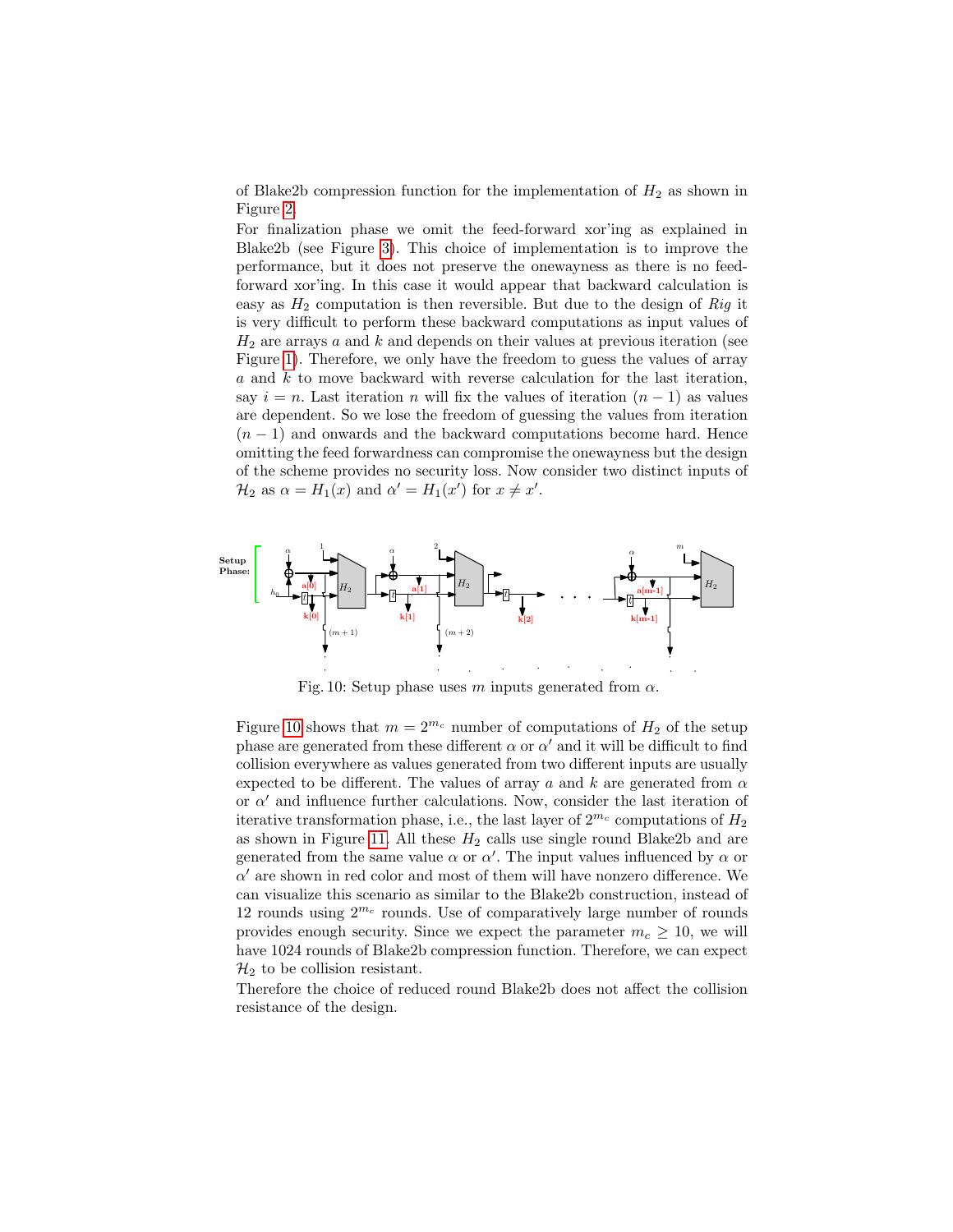#### – Rig [BlakeExpand, BlakePerm, Blake2b]

Instantiation of  $H_1$  with BlakeExpand and  $H_3$  with Blake2b: As explained in section [6.2](#page-11-1) we are using 128 individual instances of Blake2b (full hash) appended by a counter for the function  $H_1$ . Therefore a collision for  $H_1$  means collisions for each of the 128 calls to Blake2b. Therefore, collision resistance of  $H_1$  is obtained from the collision resistance of Blake2b. For the function  $H_3$  we implement Blake2b (full round), therefore  $H_3$  is collision resistant if Blake2b is so.

<span id="page-27-0"></span>

Fig. 11:  $H_2$  implemented with RF<sub>1</sub> at iteration  $i = n$ .

**Instantiation of**  $H_2$  **with BlakePerm:** We implement each  $H_2$  with two step functions. The first function, 'Compression' executes 128 instances of first round Blake2b compression function and compresses total 16 KiB input to 8 KiB. The second function, 'Permutation' is a permutation that mixes the compressed 8 KiB output to spread the bit-relations evenly among the output bits (see Figure [5\)](#page-14-0).

We can provide similar arguments for the security of  $\mathcal{H}_2$  as explained for the sequential variant, Rig [Blake2b, BlakeCompress, Blake2b] above.

Hence, the above choice of implementation is expected to be secure against collision attack.

#### 8.3 Resistance against length extension attack

The length extension attack on hash function works as follows. Hash functions work on blocks of data iteratively. Let the initial value of a hash be  $IV = h<sub>0</sub>$ . A long message  $m = m_0 || m_1 || \dots || m_l$  is processed as follows. First  $h_1 = H(h_0, m_0)$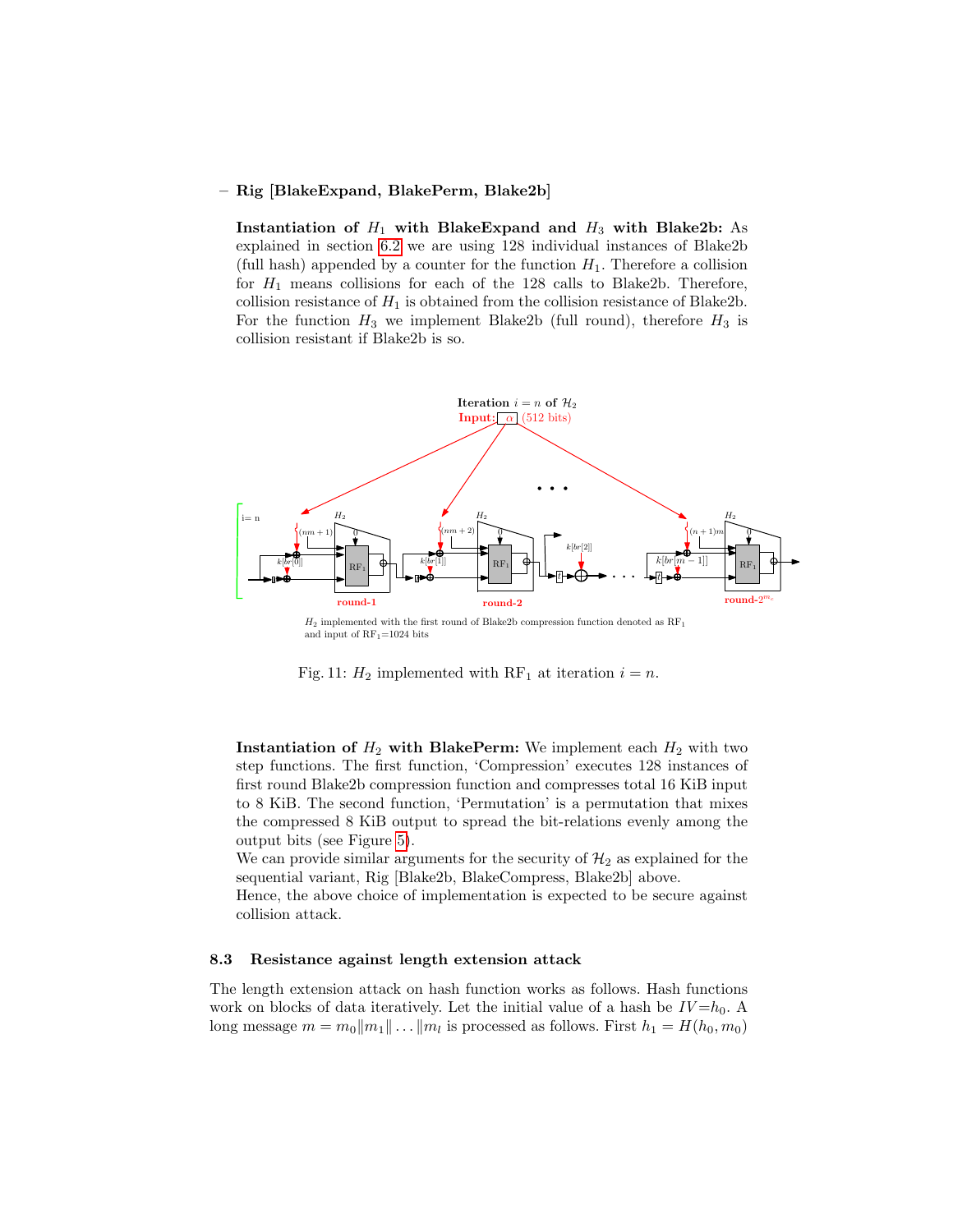is computed and then the recursion  $h_{i+1} = H(h_i, m_i)$  is used for  $1 \leq i \leq l$ . The final output is  $h_{l+1}$ . An attacker, without knowing the intermediate message blocks, may simply append a new block  $m^*$  and compute the hash value of the message  $m' = m_0 ||m_1|| \dots ||m_l|| m^*$ , by using one call to the hash function as  $H(h_{l+1}, m^*)$ . In our construction the password is not the only input to the hash function. If an attacker attempts to append the password by any text, the value of  $\alpha$  will change and it will affect all subsequent blocks. Thus the length extension attack is not feasible in our design.

#### 8.4 Resistance against cache-timing attack

As discussed in section [5,](#page-7-0) our construction accesses array  $k$  (see section [4\)](#page-4-0) using a bit reversal permutation which is password independent. Hence cache timing attack is not possible on our costruction. Further, since the only primitive used in our scheme is a secure hash function, the security of our scheme can be formulated in terms of the security of the underlying hash function. With the current state-of-the-art we have the possibility of using SHA-3 implementation, or even any of the other finalists of SHA-3 competition, which are resilient to side-channel attacks. Thus our scheme resists cache timing attacks.

#### 8.5 Resistance against denial-of-service attack

In computing, a denial-of-service (DoS) attack is an attempt to make a machine or network resource unavailable to its intended users. This is possible by making the server busy injecting lots of request for some resource consuming calculation. It is quite easy if the server uses some slow password hashing technique for authentication. To handle such situations, the server-relief technique can provide some relief to the server from heavy calculations as the client will do the heavy part of the algorithm. This way we can reduce the chances of DoS attacks with slow password hashing schemes.

# 9 Conclusions

In this work, we have proposed a secure password hashing scheme Rig based on cryptographic hash functions. Besides supporting necessary and commonly used features of a password hashing scheme, Rig also supports client-independent updates and server relief technique. The flexibility in the choice of the two important parameters (memory count and number of iterations) enhances the scope of its implementation. Rig can be implemented in various software and hardware platforms including resource constraint devices.

### 10 Acknowledgments

We would like to thank the anonymous reviewers of Inscrypt and the contributors to the PHC mailing list (specially Bill Cox) whose comments helped improve the paper significantly.